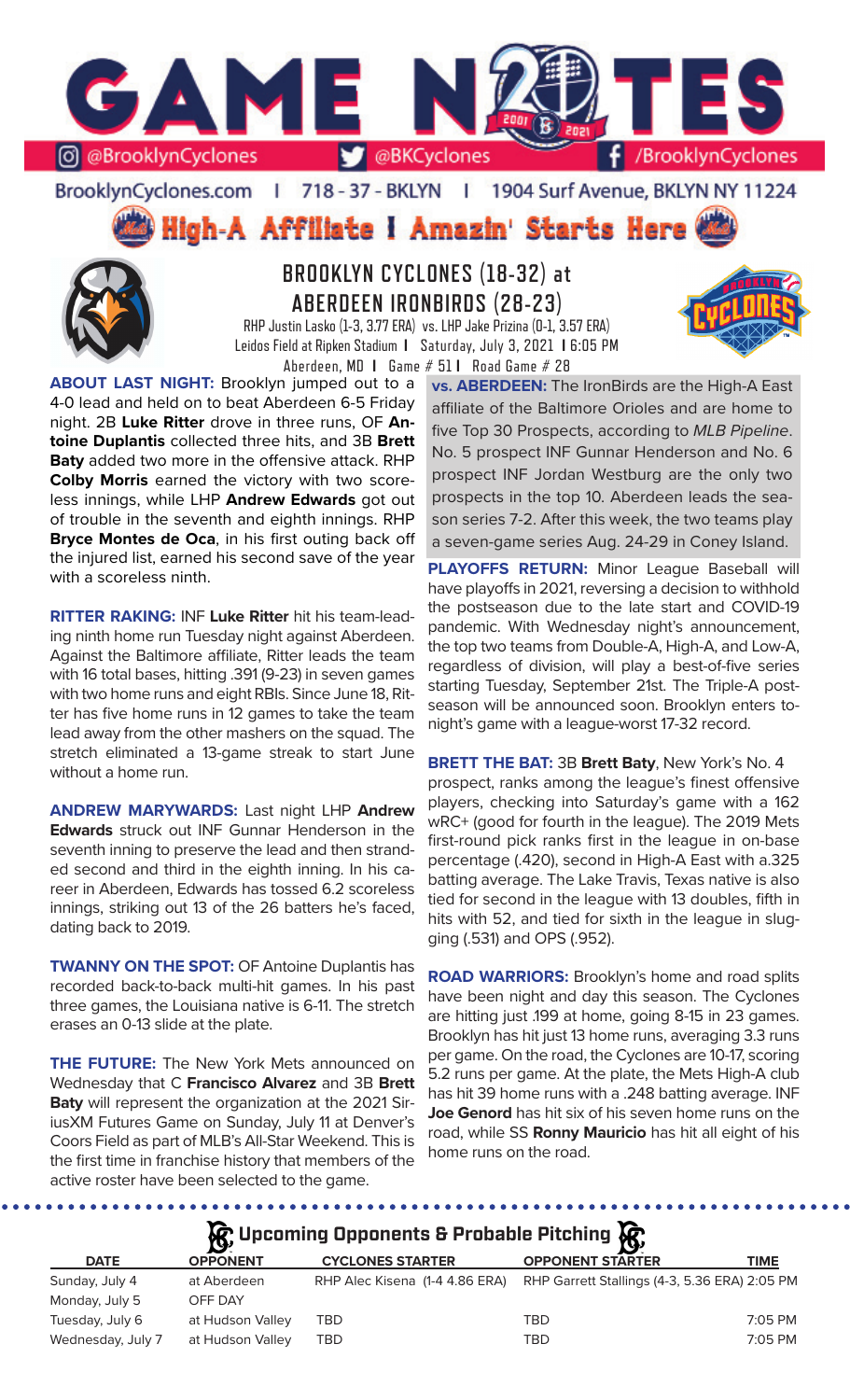### **JULY 3 AT ABERDEEN STARTING PITCHER PAGE 2**

**How Obtained:** Mets 30th-round pick, 2019

**Hometown:** Bridgeport, CT

**College: UMass** 



# # 47 JUSTIN LASKO RHP

**Height:** 6-4 **Weight:** 208 **Bats**: Right **Throws**: Right **Date of Birth:** March 16, 1997 **Age**: 24

**LAST TIME OUT:** Lasko tossed his third quality start in a row for the Cyclones, striking out six with no walks in six innings in Brooklyn's 3-0 loss to Jersey Shore.

**QUICKTIME PLAYER:** Over Lasko's five start's Brooklyn has played game times of 2:44, 2:44, 2:22, 2:21, and 2:44. Brooklyn averages 2:53 minute games this season, meaning the right hander's pace has proven to be one of the quickest on the staff.

**LASTING START:** Lasko turned in an eight-inning, eight-strikeout performance against Daytona on May 26 for St. Lucie. It was the longest outing of his professional career.

**NEW MAN:** Lasko broke camp with St. Lucie as a starter/ piggybacker. The righty pitched 23 innings and posted 25 strikeouts with a 1.96 ERA. He allowed four walks and two home runs with an opponents average of .185.

**2019:** Lasko pitched 10 times for Brooklyn, posting a 1.43 earned run average in all relief appearances. He was called up to Low-A Columbia and made 11 appearances (one start), posting a 2.57 ERA.

**MADDUX MAN:** Lasko, during his time with UMass, pitched a "Maddux" on April 12, 2019, earning a complete-game shutout while throwing just 96 pitches against George Washington.

**COLLEGE:** The UMass product pitched for four seasons with the Minutemen before earning a senior season draft selection by the Mets. In his final campaign, he led the Atlantic 10 Conference in innings (88.1), complete games (4), and shutouts (2). He was also ranked fifth with 82 strikeouts.

| 2021 GAME-BY-GAME    |              |            |     |   |                |                          |    |   |                |            |
|----------------------|--------------|------------|-----|---|----------------|--------------------------|----|---|----------------|------------|
|                      |              |            |     |   |                | High-A Brooklyn Cyclones |    |   |                |            |
| <b>DATE</b>          | <b>OPP</b>   | <b>DEC</b> | IP  | н | R              | ER                       | BB | ĸ | HR             | <b>AVG</b> |
| 6/27                 | JS.          | L          | 6.0 | 8 | 3              | 3                        | 0  | 6 | $\circ$        | .240       |
| 6/20                 | @ WIL        | W          | 6.0 | 6 |                |                          | 2  | 4 | 0              | .213       |
| 6/15                 | @ WIL        |            | 6.0 | 3 | 1              |                          | 0  | 4 | 0              | .193       |
| 6/9                  | vs. HV       | L          | 5.2 | 4 | 3              | 3                        | 1  | 8 | $\overline{2}$ | .216       |
| 6/2                  | $@$ JS       | L          | 5.0 | 4 | 4              | 4                        | 1  | 3 | 1              | .235       |
| Low-A St. Lucie Mets |              |            |     |   |                |                          |    |   |                |            |
| 5/26                 | vs. DBT      |            | 8.0 | 5 | 1              | 1                        | 0  | 8 | 1              | .185       |
| 5/20                 | @PMB         | W          | 5.0 | 2 | O              | O                        | 2  | 6 | $\Omega$       | .189       |
| 5/14                 | @DBT         |            | 6.0 | 5 | $\overline{2}$ | $\overline{2}$           | 1  | 4 | $\Omega$       | .216       |
|                      |              |            |     |   |                |                          |    |   |                |            |
|                      | K%           |            |     |   | BB%            |                          |    |   | HR/9           |            |
|                      |              |            |     |   |                |                          |    |   |                |            |
|                      | 22.7%        |            |     |   | 3.6%           |                          |    |   | 0.94           |            |
|                      | <b>BABIP</b> |            |     |   | GB%            |                          |    |   | <b>FIP</b>     |            |
|                      |              |            |     |   |                |                          |    |   |                |            |
|                      |              |            |     |   |                |                          |    |   |                |            |
|                      | .282         |            |     |   | 57.5%          |                          |    |   | 3.44           |            |

#### **LASKO'S SEASON AND CAREER HIGHS 2021 Season Career**

|                                                    | Career                        |
|----------------------------------------------------|-------------------------------|
| 8 (2x, 6/9 vs. Hudson Valley)<br><b>Strikeouts</b> | 8 (2x, 6/9/21 vs. HValley)    |
| <b>Double Digit K Games</b>                        | None                          |
| <b>High Hits, Game</b>                             | 5 (5/20/21 at Palm Beach)     |
| <b>High HR, Game</b>                               | 2 (6/9/21 vs. Hudson Valley)  |
| <b>High Runs, Game</b>                             | 4 (6/2/21 @ Jersey Shore)     |
| <b>High Walks, Game</b>                            | 2 (3x, 5/29/21 at Palm Beach) |
| <b>Innings Pitched, Game</b>                       | 8.0 (5/26/21 vs. Daytona)     |
| <b>Complete Games</b>                              | None                          |
| <b>Shutouts</b>                                    | None                          |
|                                                    |                               |

| CYCLONES STARTING PITCHER BREAKDOWN |   |   |                                                       |     |         |  |
|-------------------------------------|---|---|-------------------------------------------------------|-----|---------|--|
| <b>STARTER</b>                      |   |   | <b>GS Quality StartsRun SupportRS/Start BC Record</b> |     |         |  |
| Butto, Jose                         | 9 |   | 39                                                    | 4.3 | $4 - 5$ |  |
| Grey, Connor                        | 2 | Ω | 14                                                    | 7.0 | $2 - 0$ |  |
| Griffin, David                      |   | ∩ | 8                                                     | 8.0 | $O - 1$ |  |
| Kisena, Alec                        | 8 | Ω | 36                                                    | 4.5 | $2 - 6$ |  |
| Lasko, Justin                       | 4 | 3 | 19                                                    | 4.8 | $1 - 3$ |  |
| Opp, Cam                            | 6 |   | 17                                                    | 2.8 | $2 - 4$ |  |
| Parsons, Hunter                     |   | ∩ | 5                                                     | 5.0 | $1 - 0$ |  |
| Rojas, Oscar                        | 4 | Ω | 21                                                    | 5.3 | $1 - 3$ |  |
| Vilera, Jaison                      | 9 | Ω | 34                                                    | 3.8 | $1 - 8$ |  |
| Walker, Josh                        |   |   | 27                                                    | 6.8 | $3-1$   |  |

|             |    | <b>CATCHER ERA</b> |            |            |
|-------------|----|--------------------|------------|------------|
| <b>NAME</b> | G  | ER                 | <b>INN</b> | <b>ERA</b> |
| Alvarez     | 15 | 67                 | 114        | 5.29       |
| Mena        | 8  | 31                 | 67         | 4.16       |
| Senger      | q  | 44                 | 81         | 4.89       |
| Uriarte     | 15 | 62                 | 118        | 4.73       |

|                  |                                       |                                     |  |         |  |               | BROOKLYN CYCLONES PITCHING BREAKDOWN .                       |                                              |     |                                           |  |  |               |                |
|------------------|---------------------------------------|-------------------------------------|--|---------|--|---------------|--------------------------------------------------------------|----------------------------------------------|-----|-------------------------------------------|--|--|---------------|----------------|
|                  | W-L                                   | ERA IPHR                            |  | ER BB K |  | <b>HR AVG</b> |                                                              | W-L                                          | ERA | IPHR                                      |  |  |               | ER BB K HR AVG |
| <b>STARTERS</b>  | 8-23 5.80 222.0 229 161 143 78 224 37 |                                     |  |         |  | 261           | <b>I</b> HOME                                                |                                              |     | 8-15 3.94 201.0 170 102 88 89 204 13 .230 |  |  |               |                |
| <b>RELIEVERS</b> |                                       | 10-9 3.57 199.0 163 98 79 110 218 9 |  |         |  | .221          | <b>I ROAD</b>                                                |                                              |     | 10-17 5.48 220.0 222 157                  |  |  | 134 99 238 33 | .254           |
| <b>TOTAL</b>     |                                       |                                     |  |         |  |               | 18-32  4.64  421.0  392  259  217  188  442  46  .243  TOTAL | 18-32 4.64 421.0 392 259 217 188 442 46 .243 |     |                                           |  |  |               |                |

#### **BULLPEN NOTES**

-RHP Hunter Parsons has a bullpen-lowest .242 BABIP

-RHP Josh Hejka's 2.99 FIP is the lowest in the Cyclones bullpen.

-RHP Josh Hejka sports a bullpen-lowest 4.3 BB%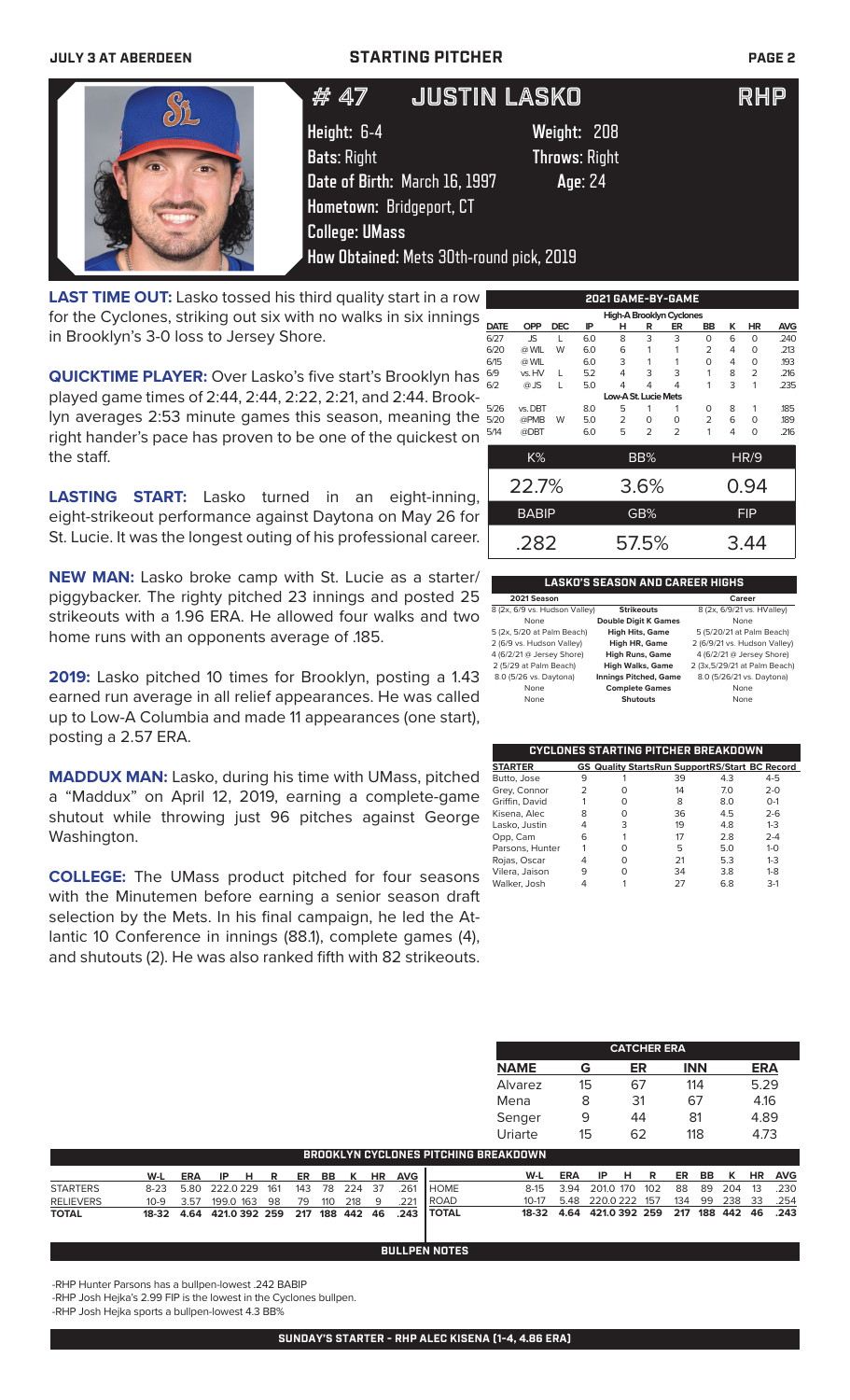| <b>JULY 3 AT ABERDEEN</b>                                                               |                                                                                                                                                                                         | <b>BATTING PAGES</b>                                                                                                                                                                                                                                                                                                                                                                                                                                                                                 | <b>PAGE 3</b>                                                                                                                                                                             |
|-----------------------------------------------------------------------------------------|-----------------------------------------------------------------------------------------------------------------------------------------------------------------------------------------|------------------------------------------------------------------------------------------------------------------------------------------------------------------------------------------------------------------------------------------------------------------------------------------------------------------------------------------------------------------------------------------------------------------------------------------------------------------------------------------------------|-------------------------------------------------------------------------------------------------------------------------------------------------------------------------------------------|
| <b>FRANCISCO ALVAREZ - C</b><br>#19                                                     |                                                                                                                                                                                         |                                                                                                                                                                                                                                                                                                                                                                                                                                                                                                      | .274, 6 HR, 19 RBI, .403 w0BA, wRC+ 151                                                                                                                                                   |
| Last Game: 0-4, BB, R<br><b>RISP:</b> $8-26$ (.308)<br>Streak:                          | Home: 8-42 (.190)<br><b>Road: 18-53 (.340)</b><br>vs. $ABD: 5-24$ (.208)                                                                                                                | Last HR: 6/26 vs. Jersey Shore<br>Multi-Hit Games: 6 (6/30 at Aberdeen G1)<br>Multi-RBI Games: 5 (6/25 vs. Jersey Shore)                                                                                                                                                                                                                                                                                                                                                                             | Season High, Hits: 3 (6/6 at JS)<br>Season High, Runs: 3 (6/20 at WIL)<br>Season High, RBI: 4 (6/6 at JS)<br>Season High, SB: 1 (6/3 at JS)                                               |
| No. 38 prospect in the game according to MLB Pipeline                                   |                                                                                                                                                                                         | Enters his fourth year in the Mets organizationCalled up from Low-A St. Lucie on Monday, May 2419 years old, turning 20 on November 19<br>• Ranks as the No. 1 prospect in the Mets system according to both MLB Pipeline and Baseball AmericaRanked as No. 4 catching prospect in baseball and the                                                                                                                                                                                                  |                                                                                                                                                                                           |
|                                                                                         | • Non-roster invitee to Mets Spring TrainingSigned with NYM as NDFA on July 2, 2018                                                                                                     | • Hit .417 (20-48) with five doubles, two home runs, and 12 RBIs in 15 games with St. LucieStruck out seven times and walked 15went 2-for-4 in stolen bases                                                                                                                                                                                                                                                                                                                                          |                                                                                                                                                                                           |
| #9<br>ZACH ASHFORD - OF                                                                 |                                                                                                                                                                                         |                                                                                                                                                                                                                                                                                                                                                                                                                                                                                                      | .219, 1 HR, 8 RBI, .282 wOBA, wRC+ 76                                                                                                                                                     |
| Last Game: 2-3, RBI, BB<br><b>RISP:</b> 5-15 (.300)<br><b>Streak:</b> 1 G (2-3)         | Home: 8-34 (.235)<br><b>Road: 6-30 (.200)</b><br>vs. AB: 5-23 (.217)                                                                                                                    | Last HR: 5/23 vs. Hudson Valley<br>Multi-Hit Games: 2 (7/2 at Aberdeen)<br>Multi-RBI Games: 2 (6/30 at Aberdeen G2)                                                                                                                                                                                                                                                                                                                                                                                  | Season High, Hits: 2 (2x, 7/2 at ABD)<br>Season High, Runs: 2 (6/6 at JS)<br><b>Season High, RBI:</b> 2 (2x, 6/30 at ABD G2)<br><b>Season High, SB:</b> 1 (2x, 6/9 vs. HV G2)             |
|                                                                                         | • Drafted by the Mets out of Fresno State in the 6th round of the 2019 MLB Draft                                                                                                        | Enters his third year in the Mets organizationCalled up from Low-A St. Lucie on Saturday, May 22 •<br>• Hit .340 (17-50) in 14 games with the St. Lucie Mets in 2021, collecting three doubles and six walks with a stolen base<br>Spent his first few games as a pro with Brooklyn in 2019, hitting .136 in 16 games before being sent to the GCL Mets (37 G, .295/2/23/.413)                                                                                                                       |                                                                                                                                                                                           |
| <b>BRETT BATY - INF</b><br># 22                                                         |                                                                                                                                                                                         |                                                                                                                                                                                                                                                                                                                                                                                                                                                                                                      | .325, 6 HR, 32 RBI, .420 w0BA, wRC+ 162                                                                                                                                                   |
| Last Game: 2-4, 2 R, SB<br><b>RISP:</b> 18-47 (.383)<br><b>Streak:</b> 3 G (5-8)        | Home: 15-65 (.231)<br><b>Road:</b> 37-95 (.389)<br>vs. ABD: 9-26 (.346)                                                                                                                 | Last HR: 6/26 vs. Jersey Shore<br>Multi-Hit Games: 15 (7/2 at Aberdeen)<br>Multi-RBI Games: 9 (6/20 at Wilmington)                                                                                                                                                                                                                                                                                                                                                                                   | Season High, Hits: 4 (5/19 vs. HV)<br><b>Season High, Runs: 2 (6x, 7/2 at ABD)</b><br><b>Season High, RBI:</b> $4$ (2x, $6/3$ at JS)<br>Season High, SB: 1 (4x, 7/2 at ABD)               |
| • Joined the Alternate Training Site in Brooklyn in 2020                                |                                                                                                                                                                                         | • Enters his third year in the Mets organizationRated as the No. 4 prospect in the Mets system and the No. 94 prospect in baseball according to MLB Pipeline<br>• Earned a non-roster invitation to Spring Training in 2021, collecting a double and a single in 10 games and 10 at-bats                                                                                                                                                                                                             |                                                                                                                                                                                           |
|                                                                                         |                                                                                                                                                                                         | • Spent the majority of his first pro season with Kingsport (R) before a promotion to Brooklyn to finish the 2019 season, winning the league title with the Cyclones<br>• Committed to the University of Texas before being drafted in the first round (12th overall) in 2019                                                                                                                                                                                                                        |                                                                                                                                                                                           |
| <b>CODY BOHANEK - INF</b><br>#11                                                        |                                                                                                                                                                                         |                                                                                                                                                                                                                                                                                                                                                                                                                                                                                                      | .225, 3 HR, 9 RBI, .329 wOBA, wRC+ 105                                                                                                                                                    |
| Last Game: 0-5<br><b>RISP:</b> 2-22 (.091)<br>Streak:                                   | Home: 6-31 (.194)<br><b>Road: 12-55 (.218)</b><br>vs. ABD: 2-13 (.154)                                                                                                                  | Last HR: 6/30 at Aberdeen G1<br>Multi-Hit Games: 4 (6/27 vs. Jersey Shore)<br>Multi-RBI Games: 2 (6/30 at Aberdeen G2)                                                                                                                                                                                                                                                                                                                                                                               | Season High, Hits: 3 (5/5 at Asheville)<br>Season High, Runs: 2 (2x, 6/15 at Wil)<br><b>Seaon High, RBI:</b> 2 (2x, 6/30 at ABD G2)<br><b>Season High, SB:</b> 1 (2x, 6/27 vs. JS)        |
|                                                                                         | exchange for OF Ross Adolph, INF Luis Santana, and C Scott Manea<br>• Broke camp with Brooklyn: 5 G, .313/.500/.500 with a home run a two RBIs before the call up                       | • Enters his third year in the Mets organization and his fifth as a professionalTraded from Houston to the Mets in January of 2019 along with 3B J.D. Davis in<br>• Returns from Triple-A Syracuse 5/12-6/8 and 6/24: 21 G, 179/.338/.268 with three doubles, a triple, and a home run with 11 walks<br>• Originally drafted by Houston in the 30th round of the 2017 MLB Draft from the University of Illinois-Chicago                                                                              |                                                                                                                                                                                           |
| #8<br><b>ANTOINE DUPLANTIS - OF</b>                                                     |                                                                                                                                                                                         |                                                                                                                                                                                                                                                                                                                                                                                                                                                                                                      | .254, 2 HR, 12 RBI, .310 WOBA, WRC+ 93                                                                                                                                                    |
| Last Game: 3-5, 2B, RBI, R, SB<br><b>RISP:</b> 8-31 (.258)<br><b>Streak: 3 G (6-11)</b> | Home: 10-64 (.156)<br>Road: 34-105 (.324)<br>vs. ABD: 8-27 (.296)                                                                                                                       | Last HR: 6/18 at Wilmington<br>Multi-Hit Games: 12 (7/2 at Aberdeen)<br>Multi-RBI Games: 2 (6/18 at Wilmington)                                                                                                                                                                                                                                                                                                                                                                                      | Season High, Hits: 4 (5/16 at Greenville)<br>Season High, Runs: 4 (5/16 at Greenville)<br><b>Season High, RBI:</b> 2 (2x, 6/18 at Wilmington)<br>Season High, SB: 1 (3x, 7/2 at Aberdeen) |
| finished a season at LSU hitting lower than .316                                        | • Recorded eight outfield assists in 47 games to lead Brooklyn in 2019                                                                                                                  | · Enters his third year in the Mets organization Spent his draft year with Brooklyn and scored the game-winning run against Lowell in the 2019 NYPL Championship<br>• Finished his LSU career with 359 hits, most in school history and second-most in SEC history behind fellow Mets MiLB outfielder Jake Mangum (383 hits)Never<br>• Mets 12th round pick, 2019Also drafted in the 19th round by Cleveland in 2018Brother Armond, holds the world record in the pole vault with a height of 6.18m. |                                                                                                                                                                                           |
| # 20 JOE GENORD - INF                                                                   |                                                                                                                                                                                         |                                                                                                                                                                                                                                                                                                                                                                                                                                                                                                      | .211, 7 HR, 15 RBI, .295 wOBA, wRC+ 84                                                                                                                                                    |
| Last Game: DNP<br><b>RISP:</b> 5-33 (.152)<br><b>Streak:</b>                            | Home: 9-56 (.161)<br><b>Road:</b> 20-88 (.227)<br>vs. ABD: 2-20 (.100)                                                                                                                  | <b>Last HR:</b> 6/20 at Wilmington<br>Multi-Hit Games: 5 (6/20 at Wilmington)<br>Multi-RBI Games: 3 (6/1 at Jersey Shore)                                                                                                                                                                                                                                                                                                                                                                            | Season High, Hits: 3 (2x, 5/19 vs. HV)<br>Season High, Runs: 3 (2x, 5/19 vs. HV)<br>Season High, RBI: 3 (5/8 at Asheville)<br>Season High, SB: 1 (6/18 at Wilmington)                     |
| • Mets 9th round pick in 2019 out of South Florida                                      | • Two-time All-AAC honoree who led USF in home runs in each of his three seasons<br>• Also drafted by the Los Angeles Dodgers in the 19th round of the 2015 draft.                      | • Enters his third year in the Mets organizationNamed to the NYPL All-Star team and won a league title with Brooklyn in 2019<br>• Led the Cyclones with nine home runs and 44 RBIsEarned Player of the Week honors with the Cyclones during the week of July 7.                                                                                                                                                                                                                                      |                                                                                                                                                                                           |
| <b>LUIS GONZALEZ - INF</b><br># 10                                                      |                                                                                                                                                                                         |                                                                                                                                                                                                                                                                                                                                                                                                                                                                                                      | .000, 0 HR, 0 RBI, .000 w0BA, wRC+ -100                                                                                                                                                   |
| Last Game: DNP<br><b>RISP: 0-2</b><br>Streak:                                           | Home:<br><b>Road: 0-7</b><br>vs. ABD: 0-7                                                                                                                                               | Last HR:<br><b>Multi-Hit Games:</b><br><b>Multi-RBI Games:</b>                                                                                                                                                                                                                                                                                                                                                                                                                                       | <b>Season High, Hits:</b><br><b>Season High, Runs:</b><br>Season High, RBI:                                                                                                               |
| • Signed with the Reds in September of 2012.                                            | • Played three games with Low-A St. Lucie, going 3-12 with a double<br>• Career .253 hitter in 587 games and 2,151 at-bats with Cincinnati and New York farm systems.                   | • Enters his first season in the Mets organization, signing a minor league deal with New York on May 30, 2021.<br>• Spent seven seasons in the Cincinnati farm system, reaching as high as Triple-A Louisville in 2019.                                                                                                                                                                                                                                                                              | Season High, SB:                                                                                                                                                                          |
| <b>ADRIAN HERNANDEZ - OF</b><br>#35                                                     |                                                                                                                                                                                         |                                                                                                                                                                                                                                                                                                                                                                                                                                                                                                      | .127, 1 HR, 2 RBI, .144 wOBA, wRC+ -14                                                                                                                                                    |
| Last Game: 0-4<br><b>RISP: 3-17 (.176)</b><br><b>Streak:</b>                            | Home: 7-34 (.206)<br><b>Road: 4-42 (.095)</b><br>vs. ABD: 3-17 (.176)                                                                                                                   | Last HR:<br>Multi-Hit Games: 1 (5/25 vs. Aberdeen)<br><b>Multi-RBI Games:</b>                                                                                                                                                                                                                                                                                                                                                                                                                        | Season High, Hits: 2 (5/25 vs. Aberdeen)<br><b>Season High, Runs: 1 (2x 6/25 vs. JS)</b><br><b>Season High, RBI:</b> 1 (2x 6/22 vs. JS)<br>Season High, SB:                               |
|                                                                                         | • Hit .261 with five homers and 34 RBIs in 63 games in the Dominican Summer League in 2018.<br>• Signed for \$1.5 million by the Mets as a non-drafted international free agent in 2017 | • Returned from the Development List June 22stayed and worked out with Brooklyn from June 8-21.<br>• Enters his fifth year in the Mets organizationreceived 5/8 from extended spring training after the injury to OF Scott Ota.<br>• Ranked the No. 30 Prospect in the NYM system by MLB PipelineLimited to four games with the GCL Mets in 2019 due to hamstring injuries.                                                                                                                          |                                                                                                                                                                                           |
| #2<br><b>RONNY MAURICIO - INF</b>                                                       |                                                                                                                                                                                         |                                                                                                                                                                                                                                                                                                                                                                                                                                                                                                      | .228, 8 HR, 27 RBI, .304 wOBA, wRC+ 89                                                                                                                                                    |
| Last Game: DNP<br>RISP: 9-49 (.200)                                                     | <b>Home: 8-72</b><br><b>Road: 35-108</b>                                                                                                                                                | Last HR: 6/30 at Aberdeen G2<br>Multi-Hit Games: 8 (6/22 vs. Jersey Shore)                                                                                                                                                                                                                                                                                                                                                                                                                           | Season High, Hits: 3 (4x, 6/17 atWilmington)<br>Season High, Runs: 2 (6x, 6/20 at WIL)                                                                                                    |

**Streak:** 1 G (1-3) **vs. ABD:** 4-24 (.167) **Multi-RBI Games:** 8 (6/30 at Aberdeen G2) **Seaon High, RBI:** 4 (2x, 5/16 at Greeville) **Season High, SB:** 2 (6/27 vs. JS)

Dominican Winter League • Named a South Atlantic League mid-season All-Star with Columbia (A) in 2019

• Won the 2018 GCL Mets Sterling Award, given to the team's most valuable player...Signed with the Mets as a 16-year-old on July 2, 2017.

• Enters his fifth year in the Mets organization...Rated as the No. 2 prospect in the Mets system and the No. 58 prospect in baseball according to *MLB Pipeline* • Non-roster invitee to Spring Training for the third consecutive season...Spent 2020 at the Mets Alternate Site and had one at-bat with the Tigres del Licey in the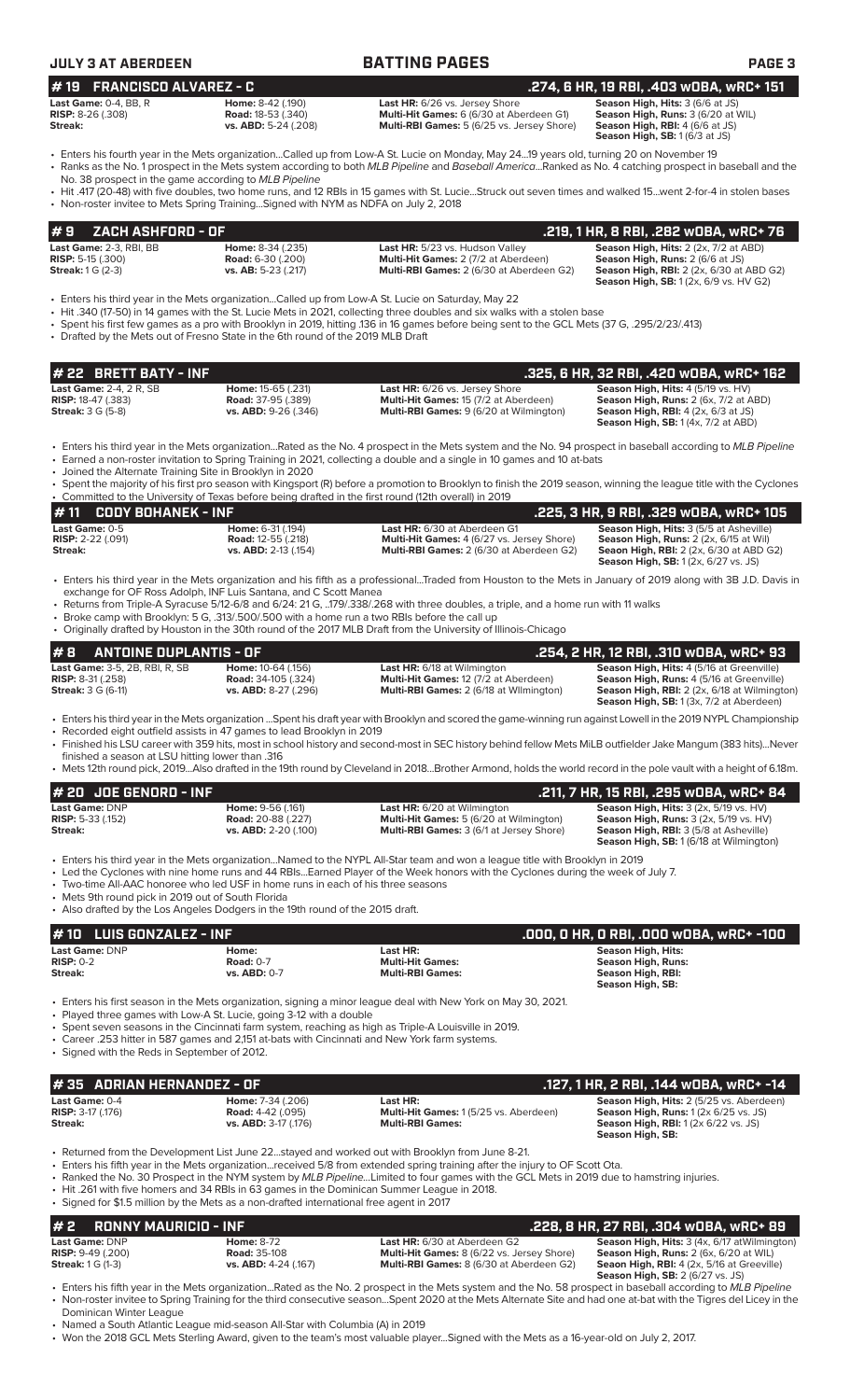| <b>JULY 3 AT ABERDEEN</b>                                          |                                                                      | <b>BATTING PAGES</b>                                                                                                                                                                                                                                              | <b>PAGE 4</b>                                                                                                                                          |
|--------------------------------------------------------------------|----------------------------------------------------------------------|-------------------------------------------------------------------------------------------------------------------------------------------------------------------------------------------------------------------------------------------------------------------|--------------------------------------------------------------------------------------------------------------------------------------------------------|
| # 16 JOSE MENA - C                                                 |                                                                      |                                                                                                                                                                                                                                                                   | .174, 1 HR, 4 RBI, .247 wOBA, wRC+ 54                                                                                                                  |
| Last Game: 0-4<br><b>RISP: 2-12 (.167)</b><br>Streak:              | <b>Home: 1-18</b><br><b>Road: 6-24</b><br><b>vs. ABD: 1-9</b>        | Last HR:<br><b>Multi-Hit Games: 1 (6/20 at Wilmington)</b><br><b>Multi-RBI Games:</b>                                                                                                                                                                             | Season High, Hits: 3 (6/20 at Wilmington)<br><b>Season High, Runs: 2 (6/30 at ABD G2)</b><br>Season High, RBI: 1 (4x, 6/23 vs. JS)<br>Season High, SB: |
| • Enters his sixth year in the Mets organization<br>RBIs, and runs | • Signed with the Mets on June 22, 2016 as international free agent. | • Won a 2019 NYPL Championship with Brooklyn, posting his best offensive season as a professional, posting career highs in batting average, hits, home runs,<br>• Has caught 81% of would-be base stealers (51 of 81) in his previous four seasons in the system. |                                                                                                                                                        |
| $\#$ 19 LUKE RITTER - INF                                          |                                                                      |                                                                                                                                                                                                                                                                   | .229, 9 HR, 31 RBI, .327 wOBA, wRC+ 104                                                                                                                |
| Last Game: 2-4, 2B, 3 RBI, R                                       | Home: 10-60 (.167)                                                   | Last HR: 6/29 at Aberdeen                                                                                                                                                                                                                                         | Season High, Hits: 3 (5/11 at Greenville)                                                                                                              |

**RISP:** 10-43 (.233) **Road:** 25-90 (.278) **Multi-Hit Games:** 9 (7/2 at Aberdeen) **Season High, Runs:** 2 (2x, 6/20 at WIL) **Streak:** 1 G (2-4) **vs. ABD:** 9-23 (.391) **Multi-RBI Games:** 7 (7/2 at Aberdeen) **Season High, RBI:** 6 (6/20 at Wilmington)

• Enters his third year in the Mets organization...Won a New York-Penn League title with Brooklyn in 2019

• Led Brooklyn in 2019 in games played (68), runs (39), doubles (15), and walks (33)

• Two-time First Team All-AAC honoree

• Mets 7th-round pick in 2019 from Wichita State...Also drafted by the Minnesota Twins in the 37th round of the 2018 MLB Draft Played linebacker at Rockhurst High School and set the school record with 184 tackles

| $# 4$ LT STRUBLE - OF                            |                                                      |                                                               | .243, 0 HR, 3 RBI, .350 w0BA, wRC+ 119                                                      |
|--------------------------------------------------|------------------------------------------------------|---------------------------------------------------------------|---------------------------------------------------------------------------------------------|
| Last Game: DNP<br><b>RISP:</b> $3-11$ ( $.273$ ) | <b>Home:</b> 6-19 (.316)<br><b>Road:</b> 3-15 (.200) | Last HR:<br><b>Multi-Hit Games: 1 (6/25 vs. Jersey Shore)</b> | <b>Season High, Hits: 2 (6/25 vs. JS)</b><br><b>Season High, Runs:</b> $1(4x, 6/23$ at WIL) |
| <b>Streak: 2 G (3-7)</b>                         | <b>vs. ABD: 1-3</b>                                  | <b>Multi-RBI Games: 1(6/25 vs. Jersey Shore)</b>              | <b>Season High, RBI:</b> $2(6/25 \text{ vs. JS})$<br>Season High, SB:                       |

**Season High, SB:** 1 (5/12 at Greenville)

• Enters his third year in the Mets organization...Returned 6/8 from Triple-A Syracuse...went 1-2 with a walk in two games...received from Low-A St Lucie on 5/18. • With Brooklyn 5/19-5/23: 1-5...Went 6-21 (.286) with three RBIs and four walks in seven games with the St. Lucie Mets to begin the year

• Played in the GCL in 2019, hitting .231 over 18 games during his draft year • Selected by the Mets in the 29th round in 2019 out of Felician College...Hails from Hammonton, NJ

|                                                 | # 17 JUAN URIARTE - C |                                                               |                                                                                                                    | .204, 0 HR, 1 RBI, .247 w0BA, wRC+ 54                                                                                                             |
|-------------------------------------------------|-----------------------|---------------------------------------------------------------|--------------------------------------------------------------------------------------------------------------------|---------------------------------------------------------------------------------------------------------------------------------------------------|
| <b>Last Game: DNP</b><br>$RISP: 2-8$<br>Streak: |                       | <b>Home: 6-20</b><br><b>Road: 4-29</b><br><b>vs. ABD: 1-5</b> | Last HR:<br><b>Multi-Hit Games:</b> 1 (6/9 vs. Hudson Valley G2)<br><b>Multi-RBI Games: 1 (6/18 at Wilmington)</b> | <b>Season High, Hits: 2 (6/9 vs. HV G2)</b><br><b>Season High, Runs: 2 (5/19 vs. HV)</b><br>Season High, RBI: 2 (6/18 at WIL)<br>Season High, SB: |
|                                                 |                       |                                                               | For the GCL Meta was in the Meta organization Spent 2019 with Columbia (A) and the GCL Meta (R)                    |                                                                                                                                                   |

• Enters his eighth year in the Mets organization...Spent 2019 with Columbia (A) and the GCL Mets (R)

- Injured in his first at-bat with Brooklyn in 2018 on Opening Day at Staten Island, missing the entire season • Finished 10th in batting average in the Appalachian League with Kingsport in 2017, hitting .305
- Caught 16 of 44 (36%) would-be base stealers in 2019.

• Signed with the Mets as a NDFA on July 4, 2014.

| #12 JEREMY VASQUEZ - INF             |                     |                                                                                                | .200. 1 HR. 3 RBI. .266 WOBA. WRC+ 66                                                      |
|--------------------------------------|---------------------|------------------------------------------------------------------------------------------------|--------------------------------------------------------------------------------------------|
| <b>Last Game: 1-3, 2B, BB, R, SB</b> | <b>Home: 3-16</b>   | <b>Last HR:</b> 6/25 vs. Jersey Shore                                                          | <b>Season High, Hits: 2 (6/25 vs. JS)</b>                                                  |
| $RISP: 1-3$                          | <b>Road: 2-9</b>    | <b>Multi-Hit Games: 1 (6/25 vs. Jersey Shore)</b>                                              | Season High, Runs: 1 (3x, 7/2 at ABD)                                                      |
| <b>Streak: 1 G (1-3)</b>             | <b>vs. ABD: 2-9</b> | <b>Multi-RBI Games: 1(6/25 vs. Jersey Shore)</b>                                               | <b>Season High, RBI:</b> $3(6/25 \text{ vs. JS})$<br><b>Season High, SB:</b> 1(7/2 at ABD) |
|                                      |                     | • Enters his fifth season in the Mets organizationReceived from Double-A Binghamton on June 22 |                                                                                            |

• Played 32 games with the RumblePonies this season, hitting .171 (18-105) with one double, one home run, and 11 RBIs.

• Played with Brooklyn in 2017, hitting .225 with one home run and eight RBIs in 31 games.

• Drafted by the Mets in the 28th round of the 2017 MLB Draft from Nova Southeastern in his home state of Florida...Is from Palm City, FL.

| Hardest Hit Balls - 2021 (not all games listed- from available Trackman data) |                                   |                         |                  |                        |      |                          |                           |           |                        |
|-------------------------------------------------------------------------------|-----------------------------------|-------------------------|------------------|------------------------|------|--------------------------|---------------------------|-----------|------------------------|
| Date                                                                          | Player                            | <b>Opponent</b>         | <b>Exit Velo</b> | Result                 | Date | Player                   | <b>Opponent</b>           | Exit Velo | Result                 |
| 6/12                                                                          | Francisco Alvarez                 | vs. Hudson Vallev 112.5 |                  | Double                 | 6/2  | Francisco Alvarez        | at Jersev Shore           | 108.7     | Single                 |
| 6/11                                                                          | Brett Baty                        | vs. Hudson Valley 111.2 |                  | Ground Out             | 6/16 | Ronny Mauricio           | at Wilmington             | 107.5     | Home Run               |
| 6/29                                                                          | Ronny Mauricio                    | at Aberdeen             | 110.4            | Single                 | 6/15 | Ronny Mauricio           | at Wilmington             | 107.2     | Single                 |
| 6/1                                                                           | Adrian Hernandez                  | at Jersey Shore         | 109.8            | Home Run               | 6/9  | Brett Batv               | vs. Hudson VallevG2 107.3 |           | Double                 |
| 6/6                                                                           | Francisco Alvarez                 | at Jersev Shore         | 109.7            | Single                 | 5/23 | Havden Senger            | vs. Hudson Vallev         | 107       | Home Run               |
| 6/1                                                                           | Ronny Mauricio                    | at Jersev Shore         | 109.6            | Triple                 | 5/29 | Ronny Mauricio           | vs. Aberdeen              | 107       | Line Drive Out         |
| 6/22                                                                          | Brett Baty                        | vs. Jersey Shore        | 109.2            | Double                 | 6/6  | Francisco Alvarez        | at Jersey Shore           | 106.9     | Double                 |
| 6/15                                                                          | Francisco Alvarez at Wilmington   |                         | 109.2            | Single                 | 6/30 | <b>Francisco Alvarez</b> | at Aberdeen G1            | 106.7     | <b>Ground Ball Out</b> |
| 6/1                                                                           | Francisco Alvarez at Jersey Shore |                         | 109.0            | Home Run               | 6/6  | Joe Genord               | at Jersey Shore           | 106.6     | <b>Ground Ball Out</b> |
| 5/25                                                                          | Francisco Alvarez vs. Aberdeen    |                         | 109              | Single                 | 6/2  | Ronny Mauricio           | at Jersey Shore           | 106.3     | Single                 |
| 6/5                                                                           | Francisco Alvarez at Jersey Shore |                         | 108.7            | <b>Ground Ball Out</b> | 6/23 | Brett Baty               | vs. Jersey Shore          | 106.1     | <b>Ground Ball Out</b> |

## **Recent Home Run Chart**

| Date | Player                                       | <b>Opponent</b>            |           | Exit Velo Launch Angle | Distance  |      | Antoine Duplantis at Wilmington             |                            |                   |      |         |
|------|----------------------------------------------|----------------------------|-----------|------------------------|-----------|------|---------------------------------------------|----------------------------|-------------------|------|---------|
| 6/4  | Francisco Alvarez at Jersey Shore            |                            | 104.7 mph | 29.9                   | 407 ft.   |      | Blake Tiberi                                | at Wilmington              |                   |      |         |
| 6/5  | Ronny Mauricio                               | at Jersev Shore            | 102 mph   | 30.2                   | 447 ft.   | 6/19 | Luke Ritter                                 | at Wilmington              | $107$ mph         |      | 453 ft. |
|      | Joe Genord                                   | at Jersev Shore            | 99 moh    | 25                     | 384 ft.   | 6/25 | Jeremy Vasquez vs. Jersey Shore 93.6 mph    |                            |                   | 27.9 | 348 ft. |
| 6/6  | Brett Baty                                   | at Jersey Shore 97.4 mph   |           | 26.3                   | 387 ft.   |      | Francisco Alvarez vs. Jersey Shore 99.1 mph |                            |                   | 28.3 | 391 ft. |
| 6/9  | Cody Bohanek                                 | vs. Hudson Valley 103 mph  |           | 27                     | $405$ ft. | 6/26 | Brett Baty                                  | vs. Jersey Shore 103.8 mph |                   | 19.8 | 370 ft. |
|      | Gerson Molina                                | vs. Hudson Valley 98.4 mph |           | 29                     | 390 ft.   |      | Francisco Alvarez vs. Jersey Shore 97.4 mph |                            |                   | 24.4 | 369 ft. |
|      | Brett Baty                                   | vs. Hudson Vallev 91 mph   |           | 32                     | 342 ft.   | 6/29 | Luke Ritter                                 | at Aberdeen                | $101$ mph         | 35.8 | 417 ft. |
| 6/12 | Francisco Alvarez vs. Hudson Valley 99.5 mph |                            |           | 29                     | 381 ft.   | 6/30 | Cody Bohanek                                | at Aberdeen G1             | 102.3 mph         | 25.6 | 436 ft. |
| 6/16 | Ronny Mauricio                               | at Wilmington              | 107.5 mph | 22                     | 426 ft.   | 6/30 | Ronny Mauricio                              | at Aberdeen G2             | $104 \text{ mph}$ | 24.5 | 417 ft. |
| 6/17 | Blake Tiberi                                 | at Wilmington              |           |                        |           |      |                                             |                            |                   |      |         |
| 6/18 | Luke Ritter                                  | at Wilmington              |           |                        |           |      |                                             |                            |                   |      |         |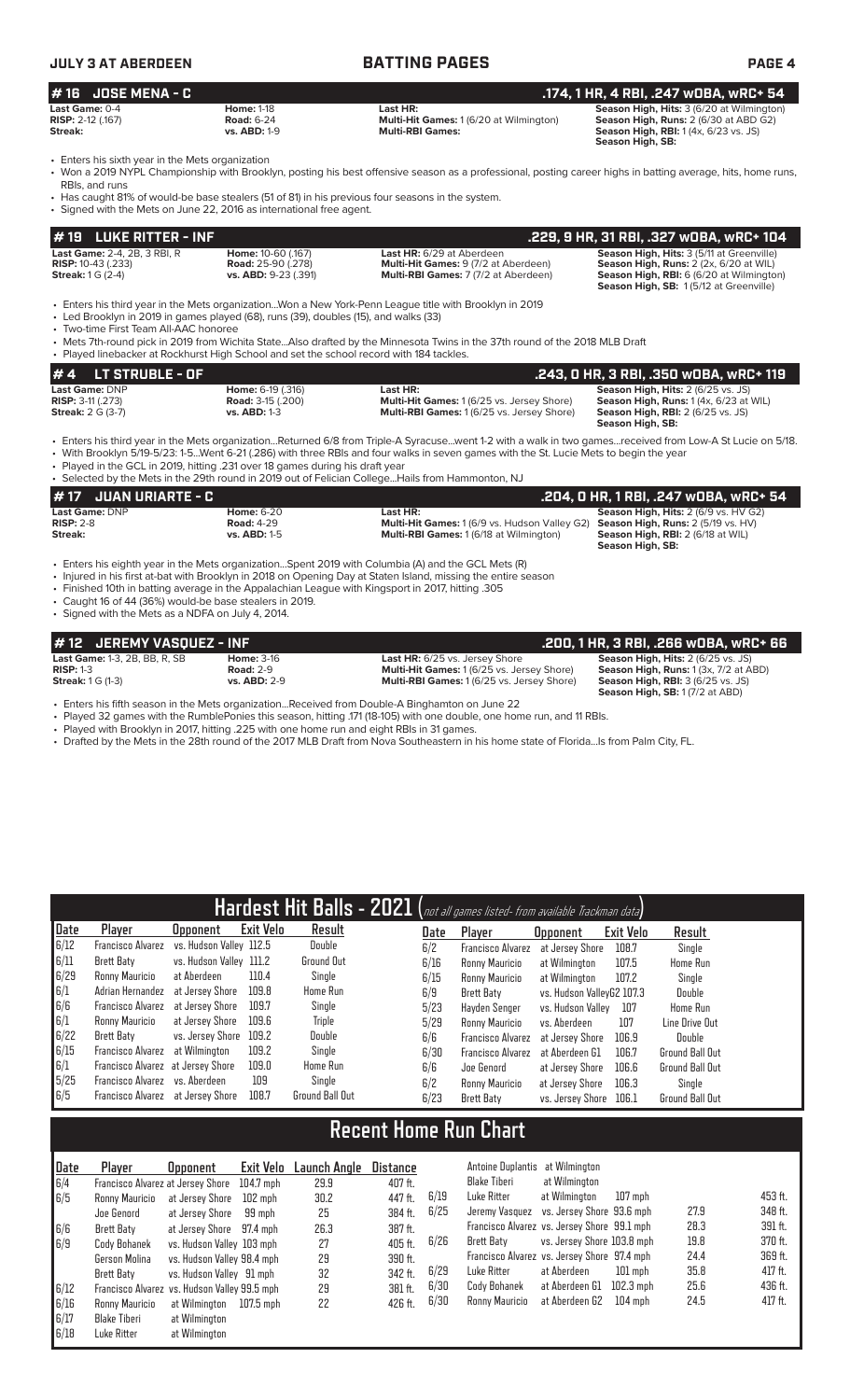| #18                                     | <b>ANDREW EDWARDS - LHP</b>                                              | 27.5% K%, 14.3% BB%, 2.18 ERA, 15 G                                                                                                                                                               |          |              |                       | <b>LAST FIVE APPEARANCES</b> |                            |                         |                              |                     |                                |                     |         |
|-----------------------------------------|--------------------------------------------------------------------------|---------------------------------------------------------------------------------------------------------------------------------------------------------------------------------------------------|----------|--------------|-----------------------|------------------------------|----------------------------|-------------------------|------------------------------|---------------------|--------------------------------|---------------------|---------|
| Last App: 7/2 at ABD<br>Leadoff: 2-17   | Last Loss: 6/19 at WIL                                                   | <b>SV/OP (Last):</b> 1/1 (6/15 at WIL)                                                                                                                                                            | Holds:   |              |                       |                              | <b>ANDREW EDWARDS</b>      |                         |                              |                     |                                |                     |         |
|                                         | <b>Inherited Runners/Stranded: 5/5</b>                                   |                                                                                                                                                                                                   |          | DATE         | <b>OPP</b>            | DEC                          | IP                         | н<br>$\circ$            | R<br>$\mathbf 0$             | ER<br>$\circ$       | BB<br>1                        | Κ<br>$\overline{2}$ | H       |
|                                         |                                                                          | • Enters his third year in the Mets organizationStruck out the final batter in Game 3 of the 2019<br>NYPL Championship Series to win Brooklyn's first outright minor league title in team history |          | 6/15<br>6/19 | @ WIL<br>@ WIL        | <b>SV</b><br>L               | 1.0<br>1.0                 | $\overline{4}$          | $\mathbf{1}$                 | $\mathbf{1}$        | $\overline{2}$                 | $\mathbf{1}$        | 0<br>0  |
|                                         | • Spent the entire 2019 season with the Cyclones, collecting three saves |                                                                                                                                                                                                   |          | 6/24         | vs. JS                |                              | 1.1                        | $\circ$                 | $\circ$                      | $\circ$             | 3                              | $\overline{2}$      | O       |
|                                         |                                                                          | • Went to New Mexico State for two seasons after pitching a pair of campaigns for Central Arizona.                                                                                                |          | 6/29         | @ ABD                 |                              | 1.0                        | $\circ$                 | $\circ$                      | $\circ$             | $\circ$                        | $\circ$             | 0       |
| #46                                     | <b>JOSH HEJKA - RHP</b>                                                  | 16.3 K%, 4.3 BB%, 3.80 ERA, 9 G                                                                                                                                                                   |          | 7/2          | @ ABD                 |                              | 1.1                        | $\overline{2}$          | $\circ$                      | $\circ$             | 0                              | 3                   | O       |
| Last App: 6/29 at ABD Last Loss:        |                                                                          | SV/OP (Last):                                                                                                                                                                                     | Holds:   | DATE         | <b>OPP</b>            | <b>DEC</b>                   | <b>JOSH HEJKA</b><br>IP    | н                       | R                            | ER                  | BB                             | К                   | HI      |
| Leadoff: 4-18                           | Inherited Runners/Stranded: 8/3                                          |                                                                                                                                                                                                   |          | 6/12         | WOR**                 |                              | 2.0                        | 3                       | 3                            | 3                   | 1                              | 1                   | 1       |
|                                         |                                                                          | • Returns to Brooklyn after spending time with Binghamton (6/3-6/9) and Syracuse (6/10-6/18).                                                                                                     |          | 6/15         | $@SWB**$              |                              | 0.1                        | 2                       | $\circ$                      | $\circ$             | 0                              | $\circ$             | 0       |
|                                         |                                                                          | . Enters his third year in the Mets organizationWon a 2019 NYPL title with Brooklyn, splitting time                                                                                               |          | 6/19         | @ WIL                 |                              | 3.1                        | 3                       | $\mathbf{1}$                 | $\mathbf{1}$        | O                              | 1                   | $\circ$ |
| with the Cyclones and Kingsport Mets    |                                                                          |                                                                                                                                                                                                   |          | 6/25<br>6/29 | vs. JS<br>@ ABD       |                              | 2.1<br>3.0                 | $\mathbf{1}$<br>3       | $\circ$<br>$\mathbf 0$       | $\circ$<br>$\Omega$ | $\mathbf 0$<br>$\mathbf{1}$    | $\overline{4}$<br>1 | O<br>0  |
|                                         |                                                                          | • Signed as a minor league free agent in mid-summer after pitching in six games with the Westside                                                                                                 |          |              | **Triple-A Syracuse   |                              |                            |                         |                              |                     |                                |                     |         |
|                                         | Wolly Mammoths in the United Shore Baseball League                       |                                                                                                                                                                                                   |          |              |                       |                              | <b>BRIAN METOYER</b>       |                         |                              |                     |                                |                     |         |
|                                         |                                                                          | . Pitched all four years at Johns Hopkins, switching to submarine later in his career.                                                                                                            |          | DATE         | OPP                   | <b>DEC</b>                   | IP                         | Н                       | R                            | ER                  | BB                             | Κ                   | H       |
| #5                                      | <b>BRIAN METOYER - RHP</b>                                               | 33.3 K%, 13 BB%, 3.86 ERA, 9 G                                                                                                                                                                    |          | 5/23         | vs. HV                |                              | 2.0                        | $\circ$                 | $\mathbf 0$                  | $\circ$             | $\mathbf{1}$                   | $\mathbf{1}$        | C       |
| Last App: 6/15 at WIL                   | Last Loss: 5/15 at GVL                                                   | <b>SV/OP (Last):</b> 1/1 (6/3 at JS)                                                                                                                                                              | Holds:   | 6/3          | 5/29 vs. ABD          |                              | 1.1                        | $\mathbf{1}$            | $\mathbf{1}$<br>$\mathbf{1}$ | $\overline{1}$<br>1 | 2<br>$\mathbf 0$               | 2<br>5              | C<br>C  |
|                                         | Leadoff: 4-12, 2 BB, HBP Inherited Runners/Stranded: 4/3                 |                                                                                                                                                                                                   |          | 6/9          | $@$ JS<br>vs. HV G1   | <b>SV</b>                    | 2.0<br>1.1                 | 3<br>$\circ$            | $\mathbf 0$                  | $\circ$             | $\overline{2}$                 | 3                   | C       |
|                                         |                                                                          | . Enters his fourth year in the Mets orgWon a New York Penn League title with Brooklyn in 2019                                                                                                    |          | 6/15         | @ WIL                 | W                            | 2.0                        | $\circ$                 | $\circ$                      | $\circ$             | $\mathbf{1}$                   | 3                   | C       |
| <b>GCL Mets and Kingsport Mets</b>      |                                                                          | • Struck out 40 batters over 28.2 innings with BrooklynSpent his first professional season with                                                                                                   |          |              |                       |                              | <b>BRYCE MONTES DE OCA</b> |                         |                              |                     |                                |                     |         |
|                                         |                                                                          | • Joins Ronnie Robbins (30th, 1981 - Toronto) as the only two LSU-Alexandria Generals to be                                                                                                       |          | DATE         | OPP                   | DEC                          | IP                         | Н                       | R                            | ER                  | BB                             | Κ                   | HI      |
| drafted by a MLB team in school history |                                                                          |                                                                                                                                                                                                   |          | 6/3<br>6/9   | @ JS<br>vs. HV G2 SV  | W                            | 1.2<br>2.0                 | $\mathbf{1}$<br>$\circ$ | $\mathbf 0$<br>0             | $\circ$<br>0        | 1<br>2                         | $\overline{4}$<br>2 | 0<br>0  |
|                                         |                                                                          | • Native of Natchitoches (NACK-ah-tish), the oldest city in Louisiana (est. 1714).                                                                                                                |          | 6/12         | vs. HV                | L                            | 1.2                        | 2                       | $\overline{2}$               | $\mathbf{1}$        | $\circ$                        | $\overline{4}$      | 0       |
| #43                                     | <b>BRYCE MONTES DE OCA - RHP</b>                                         | 29.9 K%, 19.5 BB%, 2.50 ERA, 13 G                                                                                                                                                                 |          | 6/17         | @ WIL                 |                              | 2.0                        | $\overline{2}$          | $\overline{2}$               | 2                   | 3                              | 0                   | 0       |
| Last App: 7/2 at ABD                    | <b>Last Loss:</b>                                                        | <b>SV/OP (Last):</b> 2/2 (7/2 at ABD)                                                                                                                                                             | Holds: 1 | 7/2          | @ ABD                 | <b>SV</b>                    | 1.0                        | $\circ$                 | $\Omega$                     | $\Omega$            | 1                              | $\overline{2}$      | O       |
| <b>Leadoff: 4-13, 4 BB</b>              | <b>Inherited Runners/Stranded: 2/2</b>                                   |                                                                                                                                                                                                   |          |              |                       |                              | <b>COLBY MORRIS</b>        |                         |                              |                     |                                |                     |         |
|                                         |                                                                          | • Enters his fourth year in the Mets org Has not pitched as a professional due to injuries                                                                                                        |          | DATE<br>6/12 | OPP<br>vs. HV         | <b>DEC</b>                   | IP<br>2.1                  | Н<br>3                  | R<br>$\mathbf{1}$            | ER<br>1             | BB<br>O                        | K<br>$\mathbf{1}$   | HI<br>O |
|                                         |                                                                          | • Underwent Tommy John surgery as a high school junior and missed 2016 after having ulnar                                                                                                         |          | 6/16         | @ WIL                 |                              | 2.0                        | 2                       | $\circ$                      | $\circ$             | $\mathbf{1}$                   | $\mathbf 0$         | 0       |
| nerve transposition                     |                                                                          |                                                                                                                                                                                                   |          | 6/22         | vs. JS                |                              | 3.0                        | $\circ$                 | $\circ$                      | $\circ$             | 3                              | 4                   | 0       |
|                                         |                                                                          | • Previously drafted by Washington in the 15th round of the 2017 MLB Draft and by the Chicago                                                                                                     |          | 6/26         | vs. JS                |                              | 1.2                        | 4                       | 1                            | $\overline{2}$      | $\mathbf{1}$                   | $\mathbf{1}$        | O       |
|                                         | White Sox in the 14th round of the 2015 MLB Draft.                       |                                                                                                                                                                                                   |          | 7/2          | @ ABD                 | W                            | 2.0                        | $\circ$                 | $\circ$                      | $\Omega$            | $\Omega$                       | $\overline{2}$      | O       |
| #38                                     | <b>COLBY MORRIS - RHP</b>                                                | 19.0 K%, 16.5 BB%, 4.67 ERA, 9 G                                                                                                                                                                  |          |              |                       |                              | <b>CONNOR O'NEIL</b>       |                         |                              |                     |                                |                     |         |
| Last App: 7/2 at ABD                    | <b>Last Loss:</b>                                                        | SV/OP (Last):                                                                                                                                                                                     | Holds:   | DATE<br>6/20 | OPP<br>@ WIL          | <b>DEC</b>                   | IP<br>2.0                  | Н<br>$\mathbf{1}$       | R<br>$\circ$                 | ER<br>$\circ$       | BB<br>$\circ$                  | Κ<br>0              | H<br>C  |
| <b>Leadoff: 4-14, 3 BB</b>              | Inherited Runners/Stranded: 4/0                                          |                                                                                                                                                                                                   |          | 6/24         | vs. JS                |                              | 3.0                        | $\mathbf{1}$            | O                            | $\circ$             | $\overline{2}$                 | $\mathbf{1}$        | C       |
|                                         |                                                                          | · Enters his first season in the Mets organizationcalled up from Low-A St. Lucie on May 20                                                                                                        |          |              | 6/30 @ ABD G2         |                              | 1.1                        | 4                       | 3                            | 3                   | $\mathbf{1}$                   | $\overline{2}$      | C       |
|                                         |                                                                          | • Made four scoreless appearances in relief for the St. Lucie Mets to being 2021                                                                                                                  |          |              |                       |                              |                            |                         |                              |                     |                                |                     |         |
|                                         | • Minor League free agent signingpitched at Middlebury in Vermont        |                                                                                                                                                                                                   |          |              |                       |                              | <b>MICHEL OTANEZ</b>       |                         |                              |                     |                                |                     |         |
| #9                                      | <b>CONNOR O'NEIL - RHP</b>                                               | 10.7 K%, 10.7 BB%, 4.26 ERA, 3 G                                                                                                                                                                  |          | DATE         | OPP                   | <b>DEC</b>                   | IP                         | н                       | R                            | ER                  | BB                             | Κ                   | H       |
| Last App: 6/30atABDG2 Last Loss:        |                                                                          | SV/OP (Last):                                                                                                                                                                                     | Holds:   | 6/12         | vs. HV                |                              | 0.1                        | $\mathbf{1}$            | $\circ$                      | $\Omega$            | 0                              | 0                   | C       |
| Leadoff: $2-6$                          | <b>Inherited Runners/Stranded: 4/1</b>                                   |                                                                                                                                                                                                   |          | 6/17<br>6/22 | @ WIL<br>vs. JS       |                              | 2.2<br>1.1                 | $\circ$<br>$\mathbf{1}$ | $\circ$<br>0                 | $\circ$<br>$\circ$  | $\mathbf{1}$<br>$\overline{2}$ | $\circ$<br>1        | C<br>C  |
|                                         |                                                                          | • Enters his fifth year in the Mets organizationreceived from Double-A Binghamton on 6/20                                                                                                         |          | 6/26         | vs. JS                | W                            | 2.1                        | 2                       | 1                            | $\mathbf{1}$        | $\Omega$                       | 5                   | C       |
|                                         | • Has not pitched in 2021 Last pitched for Advanced-A St. Lucie in 2019  |                                                                                                                                                                                                   |          | 7/1          | @ ABD                 |                              | 0.2                        | 0                       | 0                            | 0                   | 1                              | 2                   | C       |
|                                         |                                                                          | • Spent his first professional season with Brooklyn in 2017, pitching 19 times in relief<br>• Drafted by the Mets in the 7th round of the 2017 MLB Draft from Cal State-Northridge                |          |              |                       |                              | <b>HUNTER PARSONS</b>      |                         |                              |                     |                                |                     |         |
|                                         |                                                                          |                                                                                                                                                                                                   |          |              | DATE OPP              | <b>DEC</b>                   | IP                         | н                       | R                            | ER                  | BB                             | Κ                   | H       |
| #26                                     | <b>MICHEL OTANEZ - RHP</b>                                               | 24.0 K%, 19 BB%, 6.35 ERA, 15 G                                                                                                                                                                   |          |              | 5/25 vs. ABD          |                              | 2.0                        | $\mathbf{1}$            | 0                            | 0                   | 1                              | 3<br>5              | 0       |
| Last App: 7/1 at ABD                    | Last Loss:                                                               | <b>SV/OP (Last):</b> 0/2 (BS vs. JS)                                                                                                                                                              | Holds: 1 | 6/5          | @ JS<br>6/9 vs. HV G2 |                              | 3.0<br>3.0                 | 2<br>$\overline{2}$     | 2<br>3                       | 2<br>3              | 2<br>1                         | 3                   | 1<br>1  |
| Leadoff: 2-15                           | <b>Inherited Runners/Stranded: 14/4</b>                                  |                                                                                                                                                                                                   |          | 6/13         | vs. HV                |                              | 1.0                        | 2                       | $\overline{2}$               | 1                   | 2                              | 0                   | O       |
|                                         |                                                                          | • Enters his sixth year in the Mets orgNo. 26 prospect in the system according to MLB Pipeline                                                                                                    |          | 7/2          | @ ABD                 |                              | 0.2                        | 0                       | 2                            | 2                   | 2                              | 1                   | O       |
|                                         | • Returns to Brooklyn for the second assignment in a row                 |                                                                                                                                                                                                   |          |              |                       |                              | <b>MITCH RAGAN</b>         |                         |                              |                     |                                |                     |         |
|                                         |                                                                          | • Pitched with the Cyclones and won an NYPL title in 2019 and also spent time with Kingsport                                                                                                      |          | DATE         | OPP                   | DEC                          | IP                         | Н                       | R                            | ER                  | BB                             | Κ                   | H       |
|                                         |                                                                          | • Missed 2017 due to injuryStruck out 21 batters in 21.1 innings with the DSL Mets1 in 2016.                                                                                                      |          | 6/13<br>6/18 | vs. HV<br>@ WIL       | W                            | 0.2<br>2.0                 | 1<br>O                  | 0                            | 1<br>0              | 1<br>2                         | 0<br>2              | C<br>C  |
| #44                                     | <b>HUNTER PARSONS - RHP</b>                                              | 23.3 K%, 16.7 BB%, 5.68 ERA, 7 G                                                                                                                                                                  |          | 6/23         | vs. JS BS, W          |                              | 2.2                        | 0                       | 1                            | 0                   | 2                              | 1                   | C       |
| Last App: 7/2 at ABD                    | <b>Last Loss:</b>                                                        | SV/OP (Last):                                                                                                                                                                                     | Holds:   | 6/27         | vs. JS                |                              | 2.0                        | 0                       | 0                            | 0                   | $\mathbf{1}$                   | 3                   | C       |
| <b>Leadoff: 1-9, 3 BB</b>               | <b>Inherited Runners/Stranded: 4/2</b>                                   |                                                                                                                                                                                                   |          | 6/30         | @ ABD                 | SV                           | 0.2                        | 2                       | 0                            | 0                   | 0                              | 1                   | C       |
|                                         |                                                                          | • Enters his third year in the Mets orgCalled up from Low-A St. Lucie on May 20                                                                                                                   |          |              |                       |                              | <b>EVY RUIBAL</b>          |                         |                              |                     |                                |                     |         |
|                                         |                                                                          | • Made four relief appearances with the Mets (A-), striking out 18 in 10 innings (45% K rate).                                                                                                    |          | DATE         | OPP                   | DEC                          | IP                         | Н                       | R                            | ER                  | BB                             | Κ                   | H       |
|                                         | • Pitched with the Cyclones and won an NYPL title in 2019                |                                                                                                                                                                                                   |          | 6/29         | @ ABD                 |                              | 1.0                        | 1                       | 2                            | 2                   | -1                             | 1                   |         |
|                                         |                                                                          |                                                                                                                                                                                                   |          |              |                       |                              |                            |                         |                              |                     |                                |                     |         |
| #48                                     | <b>MITCH RAGAN - RHP</b>                                                 | 25.6 K%, 14.1 BB%, 1.50 ERA, 11 G                                                                                                                                                                 |          |              |                       |                              |                            |                         |                              |                     |                                |                     |         |
|                                         | Last App: 6/30atABDG2 Last Loss: 6/5 at Jersey Shore                     | SV/OP (Last): 2/4 (6/30 at ABD G2) Holds: 1                                                                                                                                                       |          |              |                       |                              |                            |                         |                              |                     |                                |                     |         |
|                                         | Leadoff: 4-11, 4 BB, HR Inherited Runners/Stranded: 4/2                  |                                                                                                                                                                                                   |          |              |                       |                              |                            |                         |                              |                     |                                |                     |         |
|                                         | earning the win in the championship-clinching game against Lowell        | • Enters his third year in the Mets organizationWon a title with Brooklyn in 2019,                                                                                                                |          |              |                       |                              |                            |                         |                              |                     |                                |                     |         |
|                                         | • Named a New York-Penn League All-Star with the Cyclones                |                                                                                                                                                                                                   |          |              |                       |                              |                            |                         |                              |                     |                                |                     |         |
|                                         | • Named the 2019 Big East Pitcher of the Year with Creighton             |                                                                                                                                                                                                   |          |              |                       |                              |                            |                         |                              |                     |                                |                     |         |
|                                         |                                                                          | $\bullet$ Pitched at Creighton for two seasonsspent 2017 with lowa West & 2016 with Wayne State.                                                                                                  |          |              |                       |                              |                            |                         |                              |                     |                                |                     |         |
| #50                                     | <b>EVY RUIBAL - RHP</b>                                                  | 20%, 20 BB% 18.00 ERA, 1 G                                                                                                                                                                        |          |              |                       |                              |                            |                         |                              |                     |                                |                     |         |
|                                         |                                                                          |                                                                                                                                                                                                   |          |              |                       |                              |                            |                         |                              |                     |                                |                     |         |

| <b>JOSH HEJKA</b> |                     |            |     |   |   |    |    |   |           |  |  |
|-------------------|---------------------|------------|-----|---|---|----|----|---|-----------|--|--|
|                   | DATE OPP            | <b>DEC</b> | IP  | н | R | ER | BB | K | <b>HR</b> |  |  |
| 6/12              | WOR**               |            | 2.0 | 3 | 3 | 3  | 1  |   | 1         |  |  |
| 6/15              | @SWB**              |            | 0.1 | 2 | Ο | O  | O  | Ω | O         |  |  |
| 6/19              | @ WIL               |            | 3.1 | 3 | 1 | 1  | ი  |   | $\Omega$  |  |  |
| 6/25              | vs. JS              |            | 21  | 1 | O | O  | ი  | 4 | O         |  |  |
| 6/29              | @ ABD               |            | 3.0 | 3 | O | O  | 1  |   | O         |  |  |
|                   | **Triple-A Syracuse |            |     |   |   |    |    |   |           |  |  |
|                   |                     |            |     |   |   |    |    |   |           |  |  |

| OPP       | DEC                         | IP        | н              | R | ER | BB                                          | Κ                          | ΗR |
|-----------|-----------------------------|-----------|----------------|---|----|---------------------------------------------|----------------------------|----|
| vs. HV    |                             | 2.0       | O              | 0 | 0  | 1                                           | 1                          | O  |
| vs. ABD   |                             | 1.1       | 1              | 1 | 1  | 2                                           | 2                          | 0  |
| @ JS      | SV                          | 2.0       | 3              | 1 | 1  | 0                                           | 5                          | 0  |
| vs. HV G1 |                             | 1.1       | $\Omega$       | 0 | 0  | 2                                           | 3                          | 0  |
| @ WIL     | W                           | 2.0       | O              | 0 | 0  | 1                                           | 3                          | 0  |
|           |                             |           |                |   |    |                                             |                            |    |
| OPP       | DEC                         | IP        | н              | R | ER | <b>BB</b>                                   | Κ                          | ΗR |
| $@$ JS    | W                           | 1.2       | 1              | 0 | O  | 1                                           | 4                          | 0  |
|           | <b>SV</b>                   | 2.0       | 0              | 0 | O  | $\overline{2}$                              | 2                          | 0  |
| vs. HV    | L                           | 1.2       | 2              | 2 | 1  | $\Omega$                                    | 4                          | 0  |
| @ WIL     |                             | 2.0       | $\overline{2}$ | 2 | 2  | 3                                           | $\Omega$                   | 0  |
| @ ABD     | SV                          | 1.0       | 0              | 0 | O  | 1                                           | $\overline{2}$             | 0  |
|           |                             |           |                |   |    |                                             |                            |    |
| OPP       | DEC                         | IP        | н              | R | ER | BB                                          | К                          | ΗR |
| vs. HV    |                             | 2.1       | 3              | 1 | 1  | 0                                           | 1                          | 0  |
| @ WIL     |                             | 2.0       | 2              | 0 | O  | 1                                           | $\Omega$                   | 0  |
| vs. JS    |                             | 3.0       | 0              | 0 | O  | 3                                           | 4                          | 0  |
| vs. JS    |                             | 1.2       | 4              | 1 | 2  | 1                                           | 1                          | 0  |
| 5/29      | <b>DATE</b><br>DATE<br>DATE | vs. HV G2 |                |   |    | <b>BRIAN METOYER</b><br><b>COLBY MORRIS</b> | <b>BRYCE MONTES DE OCA</b> |    |

| 7/2  | @ ABD W 2.0 0 0 0 |      |                      |   |               |              | 0             |    |
|------|-------------------|------|----------------------|---|---------------|--------------|---------------|----|
|      |                   |      | <b>CONNOR O'NEIL</b> |   |               |              |               |    |
|      | DATE OPP          | DEC. |                      |   |               | IP H R ER BB |               | HR |
| 6/20 | @ WIL             |      | 2 O                  | 1 | O             | O            | O             | ∩  |
|      | $6/24$ vs. JS     |      | 30                   |   | O             | O            | $\mathcal{P}$ | O. |
|      | 6/30 @ ABD G2     |      | 11                   |   | $\mathcal{R}$ | -3           | -1            |    |

|             |           |            | <b>MICHEL OTANEZ</b>  |                |          |          |                |                |    |
|-------------|-----------|------------|-----------------------|----------------|----------|----------|----------------|----------------|----|
| DATE        | OPP       | <b>DEC</b> | IP                    | Н              | R        | ER       | BB             | Κ              | ΗR |
| 6/12        | vs. HV    |            | 0.1                   | 1              | $\Omega$ | 0        | 0              | O              | 0  |
| 6/17        | @ WIL     |            | 2.2                   | 0              | 0        | 0        | 1              | 0              | 0  |
| 6/22        | vs. JS    |            | 1.1                   | 1              | 0        | 0        | 2              | 1              | 0  |
| 6/26        | vs. JS    | W          | 2.1                   | $\overline{2}$ | 1        | 1        | 0              | 5              | 0  |
| 7/1         | @ ABD     |            | 0.2                   | $\Omega$       | 0        | $\Omega$ | 1              | $\overline{2}$ | 0  |
|             |           |            | <b>HUNTER PARSONS</b> |                |          |          |                |                |    |
| DATE        | OPP       | DEC        | IP                    | н              | R        | ER       | <b>BB</b>      | Κ              | HR |
| 5/25        | vs. ABD   |            | 2.0                   | 1              | 0        | O        | 1              | 3              | 0  |
| 6/5         | @ JS      |            | 3.0                   | 2              | 2        | 2        | 2              | 5              | 1  |
| 6/9         | vs. HV G2 |            | 3.0                   | 2              | 3        | 3        | 1              | 3              | 1  |
| 6/13        | vs. HV    |            | 1.0                   | 2              | 2        | 1        | $\overline{2}$ | $\Omega$       | 0  |
| 7/2         | @ ABD     |            | 0.2                   | 0              | 2        | 2        | $\overline{2}$ | 1              | 0  |
|             |           |            | <b>MITCH RAGAN</b>    |                |          |          |                |                |    |
| <b>DATE</b> | OPP       | DEC        | IP                    | Н              | R        | ER       | BB             | Κ              | ΗR |
| 6/13        | vs. HV    |            | 0.2                   | 1              | 1        | 1        | 1              | O              | 0  |
| 6/18        | @ WIL     | W          | 2.0                   | O              | 0        | 0        | 2              | 2              | 0  |
| 6/23        | vs. JS    | BS, W      | 2.2                   | 0              | 1        | 0        | 2              | 1              | 0  |
| 6/27        | vs. JS    |            | 2.0                   | 0              | 0        | 0        | 1              | 3              | 0  |
| 6/30        | @ ABD     | SV         | 0.2                   | 2              | 0        | 0        | 0              | 1              | 0  |
|             |           |            |                       |                |          |          |                |                |    |

|                                | <b>EVY RUIBAL</b> |  |  |                 |  |
|--------------------------------|-------------------|--|--|-----------------|--|
| DATE OPP DEC IP H R ER BB K HR |                   |  |  |                 |  |
| 6/29 @ ABD                     |                   |  |  | 1.0 1 2 2 1 1 0 |  |

- 
- 
- 
- Pitched at Creighton for two seasons...spent 2017 with Iowa West & 2016 with Wayne State.

**Last App:** 6/29 at ABD **Last Loss: SV/OP (Last): Holds:**

**Leadoff:** 1-1 **Inherited Runners/Stranded:**

- Signed to a minor league deal on June 27 from the Florence Y'alls (Frontier League)
- Pitched in the Dodgers system from 2015-2018, reaching High-A Rancho Cucamonga • Drafted by the Dodgers in the 16th round of the 2017 MLB Draft from Notre Dame
- 
- From Milburn, New Jersey, attending Milburn High School

|                |                         | <b>Number of Pitches Thrown</b> |    |    |     |     |     |  |  |  |
|----------------|-------------------------|---------------------------------|----|----|-----|-----|-----|--|--|--|
| <b>Pitcher</b> | Days Rest 6/29 6/30 7/1 |                                 |    |    | 7/2 | 7/3 | 7/4 |  |  |  |
| <b>Edwards</b> | ი                       | 12                              |    |    | 22  |     |     |  |  |  |
| Hejka          | 3                       | 52                              |    | -- | --  |     |     |  |  |  |
| Montes de Oca  | O                       | --                              |    |    | 19  |     |     |  |  |  |
| <b>Morris</b>  | Ο                       | --                              |    |    | 27  |     |     |  |  |  |
| O'Neil         | 2                       | --                              | 36 | -- | --  |     |     |  |  |  |
| Otanez         |                         | --                              |    | 18 | --  |     |     |  |  |  |
| Parsons        | Ο                       |                                 |    | -- | 27  |     |     |  |  |  |
| Ragan          | 2                       | --                              | 18 |    | --  |     |     |  |  |  |
| Ruibal         | 3                       | 23                              |    |    |     |     |     |  |  |  |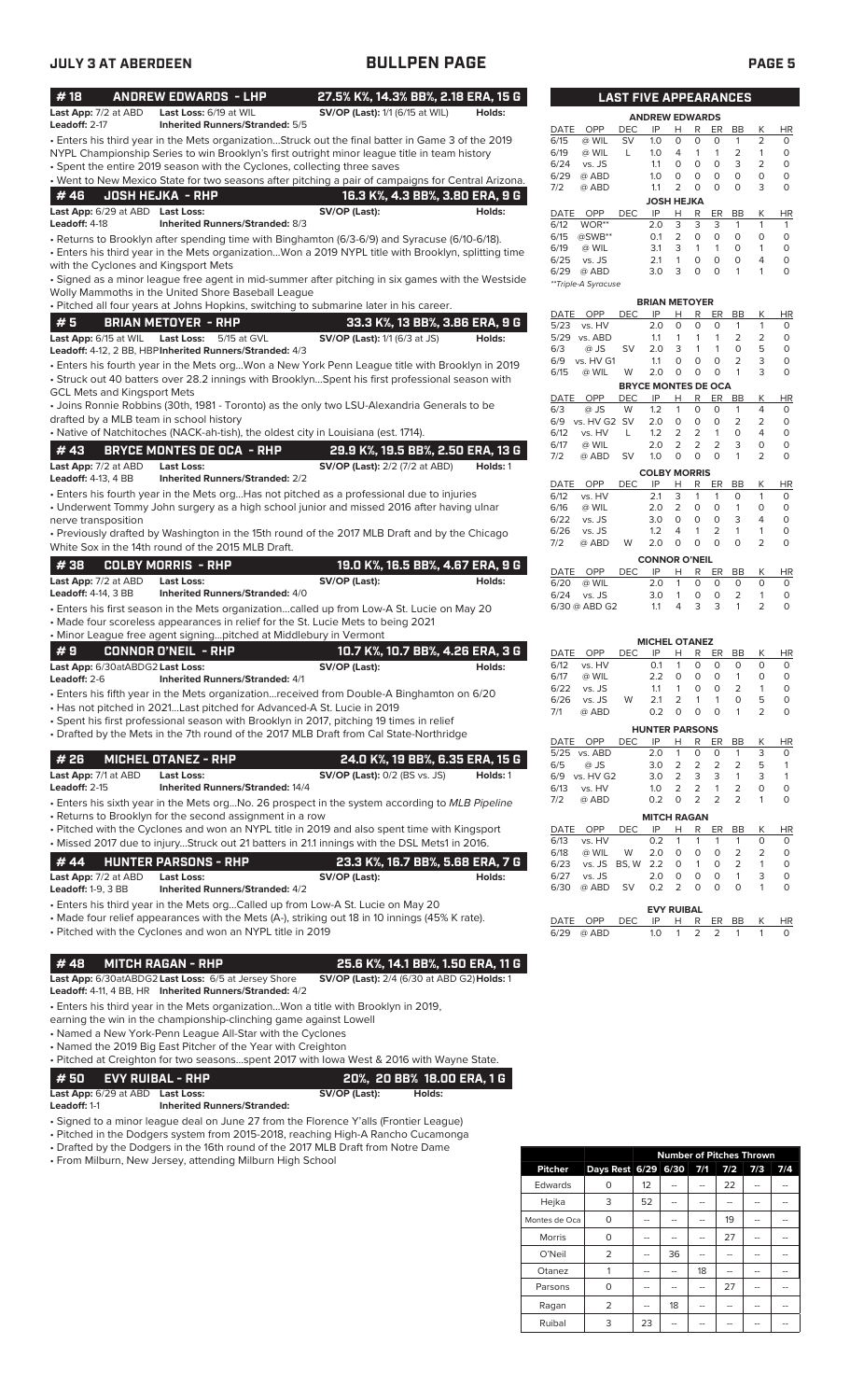### **JULY 3 AT ABERDEEN HIGH/LOW & CHARTS PAGE 6**

| INDIVIDUAL PITCHING HIGHS                                                   |
|-----------------------------------------------------------------------------|
|                                                                             |
|                                                                             |
| Most Home Runs Allowed, Game4 (2x, Jose Butto, 6/6 at Jersey Shore)         |
|                                                                             |
| Most Strikeouts, Game, Reliever5 (3x, Michel Otanez, 6/26 vs. Jersey Shore) |
|                                                                             |
|                                                                             |
|                                                                             |
| Most Innings Pitched, Game 6 (5x, last: Jose Butto, 6/30 at Aberdeen G1)    |
|                                                                             |
|                                                                             |
|                                                                             |
|                                                                             |

| TEAM PITCHING HIGHS                                                       |  |
|---------------------------------------------------------------------------|--|
|                                                                           |  |
|                                                                           |  |
|                                                                           |  |
|                                                                           |  |
|                                                                           |  |
|                                                                           |  |
|                                                                           |  |
|                                                                           |  |
|                                                                           |  |
|                                                                           |  |
|                                                                           |  |
|                                                                           |  |
| Most Walks Allowed, Extra Innings 6 (6/23 vs. Jersey Shore - 10 innings)  |  |
|                                                                           |  |
|                                                                           |  |
| Most Pitchers Used, Extra Innings 5 (5/23 vs. Hudson Valley - 12 innings) |  |
|                                                                           |  |

|                          |                      |                             | <b>TEAM MISCELLANEOUS</b>                                                      |  |
|--------------------------|----------------------|-----------------------------|--------------------------------------------------------------------------------|--|
|                          |                      |                             |                                                                                |  |
|                          |                      |                             | Longest Game, Time, Extra-Inning Game3:30 (6/23 vs. Jersey Shore - 10 innings) |  |
|                          |                      |                             | Shortest Game, Time, Nine-Inning Game  2:20 (5/18 vs. Hudson Valley)           |  |
|                          |                      |                             |                                                                                |  |
|                          |                      |                             |                                                                                |  |
|                          |                      |                             |                                                                                |  |
|                          |                      |                             |                                                                                |  |
|                          |                      |                             |                                                                                |  |
|                          |                      |                             |                                                                                |  |
|                          |                      |                             |                                                                                |  |
|                          |                      |                             |                                                                                |  |
|                          |                      |                             |                                                                                |  |
|                          | OUTFIELD ASSISTS (7) |                             | <b>RECORD BREAKDOWN</b>                                                        |  |
| <b>NAME</b>              | <b>TOTAL</b>         | (LAST)                      |                                                                                |  |
| Duplantis                | 4                    | 5/13 at GVL                 |                                                                                |  |
| Ashford                  | 1                    | 5/25 vs. ABD<br>5/21 vs. HV |                                                                                |  |
| Molina<br>Winaker        | 1<br>1               | 5/6 at ASH                  |                                                                                |  |
|                          |                      |                             |                                                                                |  |
|                          |                      |                             |                                                                                |  |
|                          |                      |                             |                                                                                |  |
|                          |                      |                             |                                                                                |  |
|                          |                      |                             |                                                                                |  |
|                          |                      |                             |                                                                                |  |
|                          | UNIFORM RECORDS      |                             |                                                                                |  |
|                          |                      |                             |                                                                                |  |
| <b>Home White</b>        |                      | $3-3$                       |                                                                                |  |
|                          |                      |                             |                                                                                |  |
| <b>Road Gray</b>         |                      | $10-16$                     |                                                                                |  |
|                          |                      | $4-9$                       |                                                                                |  |
| <b>Championship Gold</b> |                      |                             |                                                                                |  |
| <b>Coney Island</b>      |                      | $O-1$                       | Score 4 or More Runs 15-11                                                     |  |
|                          |                      |                             |                                                                                |  |
|                          |                      |                             |                                                                                |  |
|                          |                      |                             | Do Not Allow a Home Run 11-11                                                  |  |
|                          |                      |                             | Hit More Home Runs 10-7                                                        |  |
|                          |                      |                             | Opponent Hits More HRs1-14                                                     |  |
|                          |                      |                             |                                                                                |  |
|                          |                      |                             |                                                                                |  |
|                          |                      |                             |                                                                                |  |
|                          |                      |                             |                                                                                |  |
|                          |                      |                             |                                                                                |  |
|                          |                      |                             |                                                                                |  |
|                          |                      |                             |                                                                                |  |
|                          |                      |                             | Opponent Scores First 9-20                                                     |  |
|                          |                      |                             |                                                                                |  |
|                          |                      |                             |                                                                                |  |
|                          |                      |                             |                                                                                |  |
|                          |                      |                             |                                                                                |  |
|                          |                      |                             |                                                                                |  |
|                          |                      |                             | First Game of Series 4-5                                                       |  |
|                          |                      |                             |                                                                                |  |
|                          |                      |                             | Last Game of Series  3-4                                                       |  |
|                          |                      |                             |                                                                                |  |
|                          |                      |                             |                                                                                |  |
|                          |                      |                             |                                                                                |  |
|                          | <b>EJECTIONS</b>     |                             |                                                                                |  |
| Name                     | <b>Umpire</b>        | Date                        |                                                                                |  |
|                          |                      |                             |                                                                                |  |

# **MISC. WINS**

| Come from Behind Wins 10 (6/30 at ABD) |  |  |
|----------------------------------------|--|--|
| Wins in Last At-Bat4 (6/26 vs. JS)     |  |  |
|                                        |  |  |

| INDIVIDUAL BATTING HIGHS                                                    |
|-----------------------------------------------------------------------------|
|                                                                             |
|                                                                             |
|                                                                             |
|                                                                             |
|                                                                             |
|                                                                             |
|                                                                             |
| Home Runs, Consecutive Games Three games (2x, last: Luke Ritter, 6/18-6/21) |
|                                                                             |
|                                                                             |
|                                                                             |
|                                                                             |
|                                                                             |
|                                                                             |
|                                                                             |
| Most Extra-Base Hits, Game 3 (3x, Cody Bohanek, 6/15 at Wilmington)         |
|                                                                             |
| <b>TEAM BATTING HIGHS</b>                                                   |
|                                                                             |
|                                                                             |
|                                                                             |
|                                                                             |
|                                                                             |
|                                                                             |
|                                                                             |
|                                                                             |
|                                                                             |
|                                                                             |
|                                                                             |
|                                                                             |
|                                                                             |
|                                                                             |
|                                                                             |
|                                                                             |
|                                                                             |
|                                                                             |
|                                                                             |

#### **FIELDING**

Most Errors, Team, Game...............................................................................6 (5/7 at Asheville) .<br>2 (6x, last: Brett Baty, 6/11 vs. Hudson Valley)<br>3 (5/19 vs. Hudson Valley) Most Double Plays Turned, Nine-Inning Game.......................... 3 (5/19 vs. Hudson Valley) Consecutive Errorless Games, Team.

LOB, Extra Innings........................................................13 (6/23 vs. Jersey Shore - 10 innings)

**STARTERS BY POSITION**

**C-** Alvarez (15), Uriarte (14), Mena (11), Senger (9)

Most Double Plays Hit into, Game...

**1B-** Genord (36), Ritter (5), Vasquez (4), Bohanek (3), Winaker (2)

**2B-** Ritter (34), Walters (12), Tiberi (1), Struble (1), McNeil (1), Gonzalez (1)

**3B-** Baty (37), Tiberi (7), Bohanek (5), Gonzalez (1)

**SS-** Mauricio (40), Bohanek (5), Walters (4), Gonzalez (1)

**LF-** Duplantis (26), Tiberi (12), Bohanek (4), Vasquez (3), Baty (2), Winaker (1), Ashford (1), Struble (1)

**CF-** Hernandez (17), Duplantis (16), Mangum (8), Hernandez (8), Molina (6), Ota (2), Ash-

ford (1) **RF-** Ashford (18), Molina (10), Struble (9), Bohanek (4), Winaker (4), Hernandez (4), Ota (1)

**DH-** Alvarez (14), Baty (7), Genord (5), Mauricio (5), Tiberi (3), Hernandez (3), Ritter (3), Senger (2), Mena (2), Bohanek (2), Walters (2), Mangum (1), Vasquez (1)

**STARTERS BY BATTING ORDER 1st -** Duplantis (39), Bohanek (3), Tiberi (2), Mangum (2), Struble (2), Ashford (1), McNeil (1)

**2nd -** Bohanek (14), Mauricio (10), Ashford (6), Mangum (5), Winaker (4), Tiberi (3), Duplantis

**3rd -** Mauricio (37), Baty (13)

(3), Walters (2), Alvarez (2), Strubble (2)

**4th-** Baty (32), Ritter (9), Alvarez (8), Genord (1)

**5th-** Alvarez (20), Ritter (13), Genord (4), Senger (4), Ashford (3), Ota (2), Bohanek (2), Hernandez (1), Vasquez (1)

**6th-** Ritter (17), Genord (11), Ashford (5), Bohanek (3), Hernandez (3), Senger (3), Mena (2), Winaker (2), Ota (1), Tiberi (1), Uriarte (1)

**7th-** Genord (19), Tiberi (5), Gonzalez (3), Senger (3),Vasquez (3), Uriarte (3), Ashford (3), Ritter (3), Hernandez (2), Walters (2), Mena (2), Winaker (1), Bohanek (1)

**8th-** Tiberi (11), Hernandez (10), Genord (6), Walters (6), Mena (5), Uriarte (4), Vasquez (4), Ashford (2), Senger (1), Molina (1)

**Name** 

**9th-** Molina (15), Hernandez (8), Walters (7), Uriarte (6), Struble (5), Mena (4), Mangum (2), Struble (2), Tiberi (1)

|             | <b>CATCHERS STEALING</b> |     |     | <b>MULTI-RUN INNINGS</b> |              |                     |  |  |
|-------------|--------------------------|-----|-----|--------------------------|--------------|---------------------|--|--|
| <b>Name</b> | СS                       | АТТ | PCT | Runs                     | <b>Times</b> | Last                |  |  |
| Alvarez     |                          | 24  | 17% | 6                        |              | 7th, 5/20 vs. HV    |  |  |
| Mena        |                          | 8   | 25% | 5                        | 4            | 3rd, 6/30 at ABD G2 |  |  |
| Senger      |                          | 10  | 20% | 4                        | 4            | 8th, 6/26 vs. JS    |  |  |
| Uriarte     | q                        | 25  | 36% | 3                        | 17           | 1st, 7/2 at ABD     |  |  |
| Team        |                          | 67  | 25% | っ                        | 30           | 4th, 6/30 at ABD G2 |  |  |

|                                        |    |    |  |                                      |  |  | 4 5 6 7 8 9 10 + TOTALS |
|----------------------------------------|----|----|--|--------------------------------------|--|--|-------------------------|
| OPPONENTS 26 34 45 39 19 29 19 33 12 4 |    |    |  |                                      |  |  | 254                     |
| <b>BKLYN</b>                           | 28 | 18 |  | 20   30   20   26   22   31   14   6 |  |  | 217                     |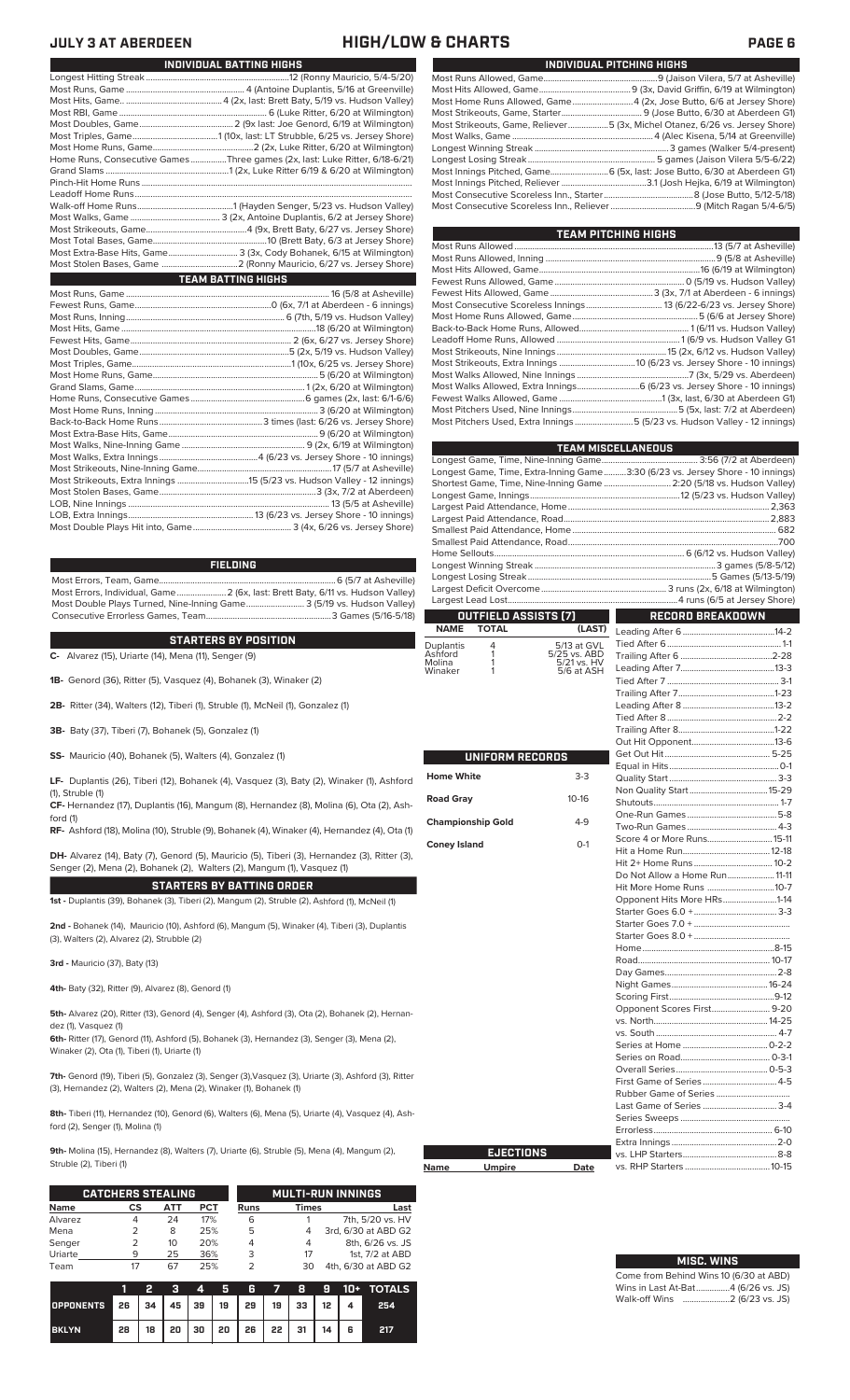7/9 56 at Hudson Valley 7:05 p.m. 7/10 57 at Hudson Valley 6:05 p.m.

### **JULY 3 AT ABERDEEN GAME BY GAME RESULTS**

|--|--|--|

| <b>GAME-BY-GAME RESULTS</b> |                     |                                    |                |                  |                      |                                    |                  |                                                                         |                                                    |                                      |              |                   |
|-----------------------------|---------------------|------------------------------------|----------------|------------------|----------------------|------------------------------------|------------------|-------------------------------------------------------------------------|----------------------------------------------------|--------------------------------------|--------------|-------------------|
| <b>DATE</b>                 | GM#                 | OPPONENT                           | W-L/TIME SCORE |                  | RECORD               | <b>POSITION</b>                    | GA/GB            | <b>WINNING PITCHER</b>                                                  | <b>LOSING PITCHER</b>                              | <b>SAVE</b>                          | <b>TIME</b>  | <b>ATTENDANCE</b> |
| 5/4                         | $\mathbf{1}$        | at Asheville                       | W              | $8 - 2$          | $1-0$                | T <sub>1st</sub>                   | $+1$             | Josh Walker (1-0)                                                       | Blair Henley (0-1)                                 |                                      | 3:16         | 1,200             |
| 5/5                         | $\overline{2}$      | at Asheville                       | L              | $6-1$            | $1 - 1$              | T <sub>2</sub> nd                  | $-1$             | Chandler Casey (1-0)                                                    | Jose Butto (1-0)                                   |                                      | 3:26         | 1,200             |
| 5/6                         | 3                   | at Asheville                       | L              | $11 - 4$         | $1 - 2$              | T3rd                               | $-2$             | Matt Ruppenthal (1-0)                                                   | Oscar Rojas (0-1)                                  |                                      | 3:10         | 1,200             |
| 5/7                         | 4                   | at Asheville                       | L              | $13 - 7$         | $1 - 3$              | T3rd                               | -3               | R.J. Freure (1-0)                                                       | Jaison Vilera (0-1)                                |                                      | 3:44         | 1,200             |
| 5/8                         | 5                   | at Asheville                       | W              | $16-12$          | $2 - 3$              | T3rd                               | -3               | Alec Kisena (1-0)                                                       | Juan Pablo Lopez (1-0)                             |                                      | 3:52         | 1,200             |
| 5/9                         |                     | at Asheville                       |                |                  |                      |                                    |                  | Cancelled due to non-COVID-related illness                              |                                                    |                                      |              |                   |
| 5/10                        |                     | OFF DAY                            |                |                  |                      |                                    |                  |                                                                         |                                                    |                                      |              |                   |
| 5/11                        | 6<br>$\overline{7}$ | at Greenville<br>at Greenville     | W<br>W         | $6-1$<br>$3-2$   | $3-3$<br>$4 - 3$     | 2 <sub>nd</sub><br>2 <sub>nd</sub> | $-2.5$           | Josh Walker (2-0)                                                       | Jay Groome (0-2)                                   |                                      | 3:00         | 1,995             |
| 5/12<br>5/13                | 8                   | at Greenville                      | L              | $8 - 2$          | $4 - 4$              | 2 <sub>nd</sub>                    | $-1.5$<br>$-2.5$ | Brian Metoyer (1-0)                                                     | Yusniel Padron-Artilles (0-2)<br>Oscar Rojas (0-2) | Mitch Ragan (1)                      | 3:14<br>3:21 | 1,819<br>2,485    |
| 5/14                        | 9                   | at Greenville                      | L              | $5-1$            | $4 - 5$              | 4th                                | $-2.5$           | Chris Murphy (1-1)<br>Brayan Bello (2-0)                                | Alec Kisena (1-1)                                  |                                      | 2:54         | 2,732             |
| 5/15                        | 10                  | at Greenville                      | L              | $8 - 4$          | $4-6$                | 4th                                | $-3.5$           | Yorvin Pantoja (1-0)                                                    | Brian Metoyer (1-1)                                |                                      | 2:52         | 2,883             |
| 5/16                        | 11                  | at Greenville                      | L              | $10-9$           | $4 - 7$              | 4th                                | $-3.5$           | Jake Wallace (1-0)                                                      | Eric Orze (0-1)                                    |                                      | 3:09         | 2,818             |
| 5/17                        |                     | OFF DAY                            |                |                  |                      |                                    |                  |                                                                         |                                                    |                                      |              |                   |
| 5/18                        | 12                  | <b>Hudson Valley</b>               | L              | $4-3$            | $4 - 8$              | 5th                                | $-4.5$           | Zach Greene (1-1)                                                       | Andrew Edwards (0-1)                               |                                      | 2:29         | 1,315             |
| 5/19                        | 13                  | <b>Hudson Valley</b>               | W              | 14-0             | $5-8$                | 5th                                | $-3.5$           | Allan Winans (1-0)                                                      | Jhony Brito (0-1)                                  |                                      | 3:01         | 810               |
| 5/20                        | 14                  | <b>Hudson Valley</b>               | L              | $6-1$            | 5-9                  | 5th                                | $-3.5$           | Luis Medina (2-0)                                                       | Jaison Vilera (0-2)                                |                                      | 2:42         | 682               |
| 5/21                        | 15                  | <b>Hudson Valley</b>               | W              | 4-1              | $6-9$                | 5th                                | $-3.5$           | Josh Walker (3-0)                                                       | Josh Maciejewski (2-1)                             | Eric Orze (1)                        | 2:33         | 998               |
| 5/22                        | 16                  | <b>Hudson Valley</b>               | г              | $5-3$            | $6-10$               | 5th                                | $-4.5$           | Ken Waldichuk (1-0)                                                     | Cam Opp (0-1)                                      |                                      | 3:14         | 1,624             |
| 5/23                        | 17                  | <b>Hudson Valley</b>               | W              | $6-5(12)$        | $7 - 10$             | 5th                                | $-3.5$           | Josh Hejka (1-0)                                                        | Zach Greene (1-2)                                  |                                      | 3:24         | 1,261             |
| 5/24                        |                     | OFF DAY                            |                |                  |                      |                                    |                  |                                                                         |                                                    |                                      |              |                   |
| 5/25                        | 18                  | Aberdeen                           | г              | $8-1$            | $7 - 11$             | 5th                                | $-4.5$           | Drew Rom (2-0)                                                          | Oscar Rojas (0-3)                                  |                                      | 2:52         | 861               |
| 5/26                        | 19                  | Aberdeen                           |                |                  |                      |                                    |                  | 5/26 game postponed due to rain, makeup scheduled for doubleheader 5/27 |                                                    |                                      |              |                   |
| 5/27                        | 19                  | Aberdeen                           | г              | $6-2(7)$         | $7-12$               | 5th                                | $-5.5$           | Grayson Rodriguez (3-0)                                                 | Jaison Vilera (0-3)                                |                                      | 2:14         |                   |
|                             | 20                  | Aberdeen                           | г              | $10-1(7)$        | $7-13$               | 5th                                | -6.5             | Morgan McSweeney (2-0)                                                  | Cam Opp (0-2)                                      |                                      | 2:37         | 926               |
| 5/28                        | 21                  | Aberdeen                           |                |                  |                      |                                    |                  | 5/28 game postponed due to rain, makeup scheduled for doubleheader 8/25 |                                                    |                                      |              |                   |
| 5/29                        | 21                  | Aberdeen                           | г              | $4-1$            | $7-14$               | 5th                                | $-7.5$           | <b>Garrett Stallings (3-1)</b>                                          | Alec Kisena (1-2)                                  | <b>Connor Gillispie (1)</b>          | 2:52         | 1,509             |
| 5/30                        | 22                  | Aberdeen                           |                |                  |                      |                                    |                  | 5/30 game posted to a later date to be determined                       |                                                    |                                      |              |                   |
| 5/31                        |                     | OFF DAY                            |                |                  |                      |                                    |                  |                                                                         |                                                    |                                      |              |                   |
|                             |                     |                                    |                |                  |                      |                                    |                  | MAY [7-14]                                                              |                                                    |                                      |              |                   |
| 6/1                         | 22                  | at Jersey Shore                    | W              | $11 - 5$         | $8-14$               | T4th                               | $-7.5$           | Jose Butto (1-1)                                                        | Josh Hendrickson (0-1)                             |                                      | 3:03         | 2,077             |
| 6/2<br>6/3                  | 23<br>24            | at Jersey Shore<br>at Jersey Shore | L<br>W         | $4-1$<br>$6 - 4$ | $8 - 15$<br>$9 - 15$ | 5th<br>4th                         | $-8.5$<br>$-8.5$ | Carlo Reyes (1-0)                                                       | Justin Lasko (0-1)                                 | Blake Brown (1)<br>Brian Metoyer (1) | 2:44<br>3:15 | 1,591<br>1,473    |
| 6/4                         | 25                  | at Jersey Shore                    | L              | $5-4(7)$         | $9-16$               | 5th                                | $-9.0$           | Bryce Montes de Oca (1-0)<br>Aneurys Zabala (2-2)                       | Jack Perkins (0-1)<br>Allan Winans (1-1)           |                                      | 2:12         | 2,399             |
| 6/5                         | 26                  | at Jersey Shore                    | L              | $5 - 4$          | $9 - 17$             | 5th                                | $-9.0$           | Mike Adams (1-1)                                                        | Mitch Ragan (0-1)                                  |                                      | 2:36         | 2,122             |
| 6/6                         | 27                  | at Jersey Shore                    | L              | $11-6$           | $9-18$               | 5th                                | $-9.5$           | Nick Lackney (1-0)                                                      | Jose Butto (1-2)                                   |                                      | 3:31         | 2,041             |
| 6/7                         |                     | OFF DAY                            |                |                  |                      |                                    |                  |                                                                         |                                                    |                                      |              |                   |
| 6/9                         | 28                  | <b>Hudson Valley</b>               | L              | $3-2(7)$         | 9-19                 | 5th                                | $-10.5$          | Tanner Myatt (1-0)                                                      | Justin Lasko (0-2)                                 | Justin Wilson (1)                    | 2:22         |                   |
|                             | 29                  | <b>Hudson Valley</b>               | W              | $5-3(7)$         | 10-19                | 5th                                | -9.5             | Eric Orze (1-1)                                                         | Luis Medina (2-1)                                  | Bryce Montes de Oca (1)              | 2:02         | 1,211             |
| 6/10                        | 30                  | <b>Hudson Valley</b>               | L              | $1-0$            | 10-20                | 5th                                | -9.5             | <b>Barrett Loseke (2-1)</b>                                             | Cam Opp (0-3)                                      | Zach Greene (1)                      | 2:37         | 1,396             |
| 6/11                        | 31                  | <b>Hudson Valley</b>               | Г              | $8-0$            | $10 - 21$            | 5th                                | -9.5             | Ken Waldichuk (2-0)                                                     | Jaison Vilera (0-4)                                |                                      | 3:06         | 1,597             |
| 6/12                        | 32                  | <b>Hudson Valley</b>               | Г              | $5-4$            | 10-22                | 5th                                | $-9.5$           | <b>Nelson Alvarez (2-0)</b>                                             | Bryce Montes de Oca (1-1)                          | Justin Wilson (2)                    | 3:22         | 2,194             |
| 6/13                        | 33                  | <b>Hudson Valley</b>               | L              | $5-0$            | $10 - 23$            | 5th                                | $-9.5$           | Hayden Wesneski (1-1)                                                   | Allan Winans (1-2)                                 |                                      | 2:50         | 1,749             |
| 6/14                        |                     | OFF DAY                            |                |                  |                      |                                    |                  |                                                                         |                                                    |                                      |              |                   |
| 6/15                        | 34                  | at Wilmington                      | W              | $3-1$            | $11 - 23$            | 5th                                | $-8.5$           | Brian Metoyer (2-1)                                                     | Zach Brzykcy (2-1)                                 | Andrew Edwards (1)                   | 2:21         | 1,188             |
| 6/16                        | 35                  | at Wilmington                      | L              | $5 - 2$          | $11 - 24$            | 5th                                | $-9.5$           | Amos Willingham (1-0)                                                   | Eric Orze (1-2)                                    | Reid Schaller (3)                    | 2:51         | 700               |
| 6/17                        | 36                  | at Wilmington                      | L              | $8 - 4$          | $11 - 25$            | 5th                                | $-10.5$          | Joan Adon (3-1)                                                         | Alec Kisena (1-3)                                  |                                      | 2:54         | 1,009             |
| 6/18                        | 37                  | at Wilmington                      | W              | $7-5$            | $12 - 25$            | 5th                                | $-10$            | Mitch Ragan (1-1)                                                       | Reid Schaller (1-1)                                |                                      | 2:52         | 2,565             |
| 6/19                        | 38                  | at Wilmington                      | L              | $9 - 8$          | $12 - 26$            | 5th                                | $-11$            | Christian Vann (2-0)                                                    | Andrew Edwards (0-2)                               |                                      | 3:26         | 1,899             |
| 6/20<br>6/21                | 39                  | at Wilmington<br>OFF DAY           | W              | $13-1$           | $13 - 26$            | 5th                                | $-11$            | Justin Lasko (1-2)                                                      | Alfonso Hernanndez (0-1)                           |                                      | 2:44         | 2,722             |
| 6/22                        | 40                  | <b>Jersey Shore</b>                | L              | $7-5$            | 13-27                | 5th                                | $-12$            | Manuel Silva (1-0)                                                      | Jaison Vilera (0-5)                                | Aneurys Zabala (3)                   | 3:01         | 2,307             |
| 6/23                        | 41                  | <b>Jersey Shore</b>                | W              | 3-2 (10)         | $14 - 27$            | 5th                                | $-12$            | Mitch Ragan (2-1)                                                       | Andrew Brown (2-2)                                 |                                      | 3:30         | 1,595             |
| 6/24                        | 42                  | <b>Jersey Shore</b>                | Г              | $3-0$            | 14-28                | 5th                                | $-13$            | Kevin Gowdy (2-3)                                                       | Jose Butto (1-3)                                   | Blake Brown (2)                      | 2:52         | 1,906             |
| 6/25                        | 43                  | <b>Jersey Shore</b>                | W              | $7-2$            | 15-28                | 5th                                | $-13$            | Cam Opp (1-3)                                                           | Jonathan Hughes (2-3)                              |                                      | 2:44         | 2,194             |
| 6/26                        | 44                  | <b>Jersey Shore</b>                | W              | $8-5$            | 16-28                | 5th                                | $-13$            | Michel Otanez (1-0)                                                     | Mark Potter (0-2)                                  |                                      | 3:13         | 2,363             |
| 6/27                        | 45                  | <b>Jersey Shore</b>                | Г              | $3-0$            | 16-29                | 5th                                | $-13$            | Dominic Pipkin (2-0)                                                    | Justin Lasko (1-3)                                 | <b>Blake Brown (3)</b>               | 2:43         | 2,253             |
| 6/28                        |                     | OFF DAY                            |                |                  |                      |                                    |                  |                                                                         |                                                    |                                      |              |                   |
| 6/29                        | 46                  | at Aberdeen                        | L              | $7 - 3$          | 16-30                | 5th                                | $-14$            | Garrett Stallings (4-3)                                                 | Alec Kisena (1-4)                                  | Garrett Farmer (4)                   | 2:40         | 1,347             |
| 6/30                        | 47                  | at Aberdeen                        | L              | $2-1(7)$         | 16-31                | 5th                                | $-14.5$          | Clayton McGinness (1-1)                                                 | Jose Butto (1-4)                                   | Logan Gillaspie (1)                  | 1:53         |                   |
|                             | 48                  | at Aberdeen                        | W              | $7-6(7)$         | $17 - 31$            | 5th                                | $-14.5$          | Jaison Vilera (1-5)                                                     | Kade Strowd (0-2)                                  | Mitch Ragan (2)                      | 2:31         | 2,405             |
|                             |                     |                                    |                |                  |                      |                                    |                  | <b>JUNE (10-17)</b>                                                     |                                                    |                                      |              |                   |
| 7/1                         | 49                  | at Aberdeen                        | L              | $2-0(6)$         | 17-32                | 5th                                | $-15$            | Drew Rom (5-0)                                                          | Cam (1-4)                                          |                                      | 1:50         | 1,077             |
| 7/2                         | 50                  | at Aberdeen                        | W              | $6 - 5$          | 18-32                | 5th                                | $-14$            | Colby Morris (1-0)                                                      | Connor Gillispie (4-4)                             | Bryce Montes de Oca (2)              | 3:56         | 2,004             |
| 7/3                         | 51                  | at Aberdeen                        | 6:05 pm.       |                  |                      |                                    |                  |                                                                         |                                                    |                                      |              |                   |
| 7/4                         | 52                  | at Aberdeen                        | 2:05 p.m.      |                  |                      |                                    |                  |                                                                         |                                                    |                                      |              |                   |
| 7/5                         |                     | OFF DAY                            |                |                  |                      |                                    |                  |                                                                         |                                                    |                                      |              |                   |
| 7/6                         | 53                  | at Hudson Valley                   | 7:05 p.m.      |                  |                      |                                    |                  |                                                                         |                                                    |                                      |              |                   |
| 7/7                         | 54                  | at Hudson Valley                   | 7:05 p.m.      |                  |                      |                                    |                  |                                                                         |                                                    |                                      |              |                   |
| 7/8                         | 55                  | at Hudson Valley                   | 7:05 p.m.      |                  |                      |                                    |                  |                                                                         |                                                    |                                      |              |                   |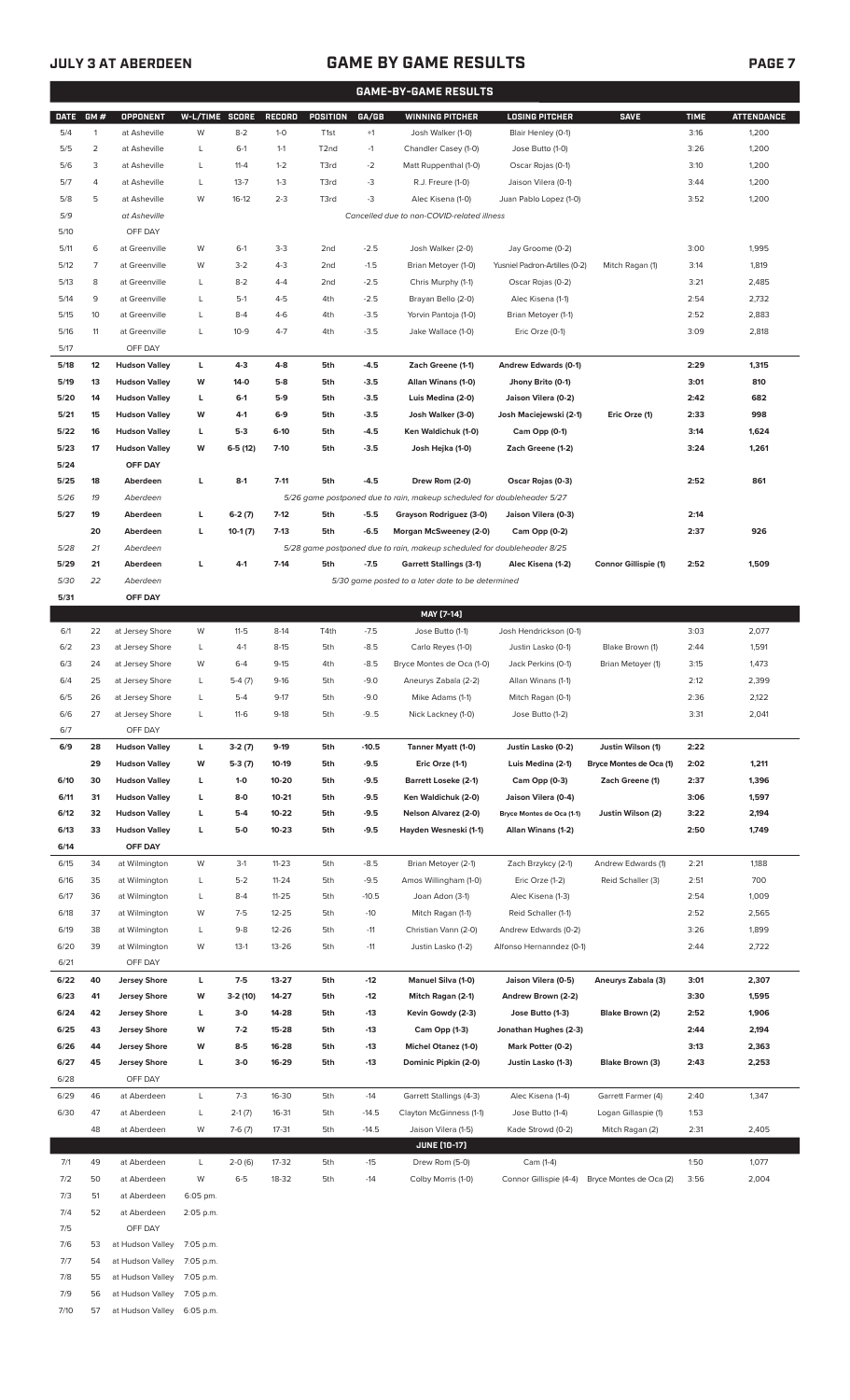### **JULY 3 AT ABERDEEN GAME-BY-GAME PAGE 8**

| <b>DATE</b> | GM# | OPPONENT                   | W-L/TIME SCORE | <b>RECORD</b> | GA/GB<br>POSITION | <b>WINNING PITCHER</b> | <b>LOSING PITCHER</b> | <b>SAVE</b> | <b>TIME</b> | <b>ATTENDANCE</b> |
|-------------|-----|----------------------------|----------------|---------------|-------------------|------------------------|-----------------------|-------------|-------------|-------------------|
| 7/12        |     | OFF DAY                    |                |               |                   |                        |                       |             |             |                   |
| 7/13        | 59  | <b>Jersey Shore</b>        | 6:30 p.m.      |               |                   |                        |                       |             |             |                   |
| 7/14        | 60  | <b>Jersey Shore</b>        | 6:30 p.m.      |               |                   |                        |                       |             |             |                   |
| 7/15        | 61  | <b>Jersey Shore</b>        | 6:30 p.m.      |               |                   |                        |                       |             |             |                   |
| 7/16        | 62  | <b>Jersey Shore</b>        | 7:00 p.m.      |               |                   |                        |                       |             |             |                   |
| 7/17        | 63  | <b>Jersey Shore</b>        | 6:00 p.m.      |               |                   |                        |                       |             |             |                   |
|             |     |                            |                |               |                   |                        |                       |             |             |                   |
| 7/18        | 64  | <b>Jersey Shore</b>        | 4:00 p.m.      |               |                   |                        |                       |             |             |                   |
| 7/19        |     | OFF DAY                    |                |               |                   |                        |                       |             |             |                   |
| 7/20        | 65  | Wilmington                 | 6:30 p.m.      |               |                   |                        |                       |             |             |                   |
| 7/21        | 66  | Wilmington                 | 6:30 p.m.      |               |                   |                        |                       |             |             |                   |
| 7/22        | 67  | Wilmington                 | 6:30 p.m.      |               |                   |                        |                       |             |             |                   |
| 7/23        | 68  | Wilmington                 | 7:00 p.m.      |               |                   |                        |                       |             |             |                   |
| 7/24        | 69  | Wilmington                 | 6:00 p.m.      |               |                   |                        |                       |             |             |                   |
| 7/25        | 70  |                            |                |               |                   |                        |                       |             |             |                   |
|             |     | Wilmington                 | 4:00 p.m.      |               |                   |                        |                       |             |             |                   |
| 7/26        |     | OFF DAY                    |                |               |                   |                        |                       |             |             |                   |
| 7/27        | 71  | at Jersey Shore            | 7:05 p.m.      |               |                   |                        |                       |             |             |                   |
| 7/28        | 72  | at Jersey Shore            | 7:05 p.m.      |               |                   |                        |                       |             |             |                   |
| 7/29        | 73  | at Jersey Shore            | 7:05 p.m.      |               |                   |                        |                       |             |             |                   |
| 7/30        | 74  | at Jersey Shore            | 7:05 p.m.      |               |                   |                        |                       |             |             |                   |
| 7/31        | 75  | at Jersey Shore            | 7:05 p.m.      |               |                   |                        |                       |             |             |                   |
|             |     |                            |                |               |                   | <b>JULY</b> [1-1]      |                       |             |             |                   |
| 8/1         | 76  | at Jersey Shore            | 1:05 p.m.      |               |                   |                        |                       |             |             |                   |
| 8/2         |     | OFF DAY                    |                |               |                   |                        |                       |             |             |                   |
|             |     |                            |                |               |                   |                        |                       |             |             |                   |
| 8/3         | 77  | <b>Hudson Valley</b>       | 6:30 p.m.      |               |                   |                        |                       |             |             |                   |
| 8/4         | 78  | <b>Hudson Valley</b>       | 6:30 p.m.      |               |                   |                        |                       |             |             |                   |
| 8/5         | 79  | <b>Hudson Valley</b>       | 6:30 p.m.      |               |                   |                        |                       |             |             |                   |
| 8/6         | 80  | <b>Hudson Valley</b>       | 7:00 p.m.      |               |                   |                        |                       |             |             |                   |
| 8/7         | 81  | <b>Hudson Valley</b>       | 6:00 p.m.      |               |                   |                        |                       |             |             |                   |
| 8/8         | 82  | <b>Hudson Valley</b>       | 4:00 p.m.      |               |                   |                        |                       |             |             |                   |
| 8/9         |     | OFF DAY                    |                |               |                   |                        |                       |             |             |                   |
| 8/10        | 83  | at Wilmington              | 7:05 p.m.      |               |                   |                        |                       |             |             |                   |
| 8/11        | 84  | at Wilmington              | 7:05 p.m.      |               |                   |                        |                       |             |             |                   |
|             |     |                            |                |               |                   |                        |                       |             |             |                   |
| 8/12        | 85  | at Wilmington              | 7:05 p.m.      |               |                   |                        |                       |             |             |                   |
| 8/13        | 86  | at Wilmington              | 7:05 p.m.      |               |                   |                        |                       |             |             |                   |
| 8/14        | 87  | at Wilmington              | 6:05 p.m.      |               |                   |                        |                       |             |             |                   |
| 8/15        | 88  | at Wilmington              | 1:05 p.m.      |               |                   |                        |                       |             |             |                   |
| 8/16        |     | OFF DAY                    |                |               |                   |                        |                       |             |             |                   |
| 8/17        | 89  | at Hudson Valley 7:05 p.m. |                |               |                   |                        |                       |             |             |                   |
| 8/18        | 90  | at Hudson Valley           | 7:05 p.m.      |               |                   |                        |                       |             |             |                   |
| 8/19        | 91  | at Hudson Valley           | 7:05 p.m.      |               |                   |                        |                       |             |             |                   |
|             |     |                            |                |               |                   |                        |                       |             |             |                   |
| 8/20        | 92  | at Hudson Valley           | 7:05 p.m.      |               |                   |                        |                       |             |             |                   |
| 8/21        | 93  | at Hudson Valley           | 6:05 p.m.      |               |                   |                        |                       |             |             |                   |
| 8/22        | 94  | at Hudson Valley           | 4:35 p.m.      |               |                   |                        |                       |             |             |                   |
| 8/23        |     | OFF DAY                    |                |               |                   |                        |                       |             |             |                   |
| 8/24        | 95  | Aberdeen                   | 6:30 p.m.      |               |                   |                        |                       |             |             |                   |
| 8/25        | 96  | Aberdeen                   | 5:00 p.m.      |               |                   |                        |                       |             |             |                   |
|             | 97  | Aberdeen                   | DH             |               |                   |                        |                       |             |             |                   |
| 8/26        | 98  | Aberdeen                   | 6:30 p.m.      |               |                   |                        |                       |             |             |                   |
| 8/27        | 99  | Aberdeen                   | 7:00 p.m.      |               |                   |                        |                       |             |             |                   |
|             |     | Aberdeen                   |                |               |                   |                        |                       |             |             |                   |
| 8/28        | 100 |                            | 6:00 p.m.      |               |                   |                        |                       |             |             |                   |
| 8/29        | 101 | Aberdeen                   | 4:00 p.m.      |               |                   |                        |                       |             |             |                   |
| 8/30        |     | OFF DAY                    |                |               |                   |                        |                       |             |             |                   |
| 8/31        | 102 | Wilmington                 | 6:30 p.m.      |               |                   |                        |                       |             |             |                   |
|             |     |                            |                |               |                   | AUGUST (0-0)           |                       |             |             |                   |
| 9/1         | 103 | Wilmington                 | 6:30 p.m.      |               |                   |                        |                       |             |             |                   |
| 9/2         | 104 | Wilmington                 | 6:30 p.m.      |               |                   |                        |                       |             |             |                   |
| 9/3         | 105 | Wilmington                 | 7:00 p.m.      |               |                   |                        |                       |             |             |                   |
| 9/4         | 106 | Wilmington                 | 6:00 p.m.      |               |                   |                        |                       |             |             |                   |
| 9/5         | 107 | Wilmington                 | 4:00 p.m.      |               |                   |                        |                       |             |             |                   |
| 9/6         |     | OFF DAY                    |                |               |                   |                        |                       |             |             |                   |
|             |     |                            |                |               |                   |                        |                       |             |             |                   |
| 9/7         | 108 | at Hudson Valley           | 7:05 p.m.      |               |                   |                        |                       |             |             |                   |
| 9/8         | 109 | at Hudson Valley           | 7:05 p.m.      |               |                   |                        |                       |             |             |                   |
| 9/9         | 110 | at Hudson Valley           | 7:05 p.m.      |               |                   |                        |                       |             |             |                   |
| 9/10        | 111 | at Hudson Valley           | 7:05 p.m.      |               |                   |                        |                       |             |             |                   |
| 9/11        | 112 | at Hudson Valley           | 6:05 p.m.      |               |                   |                        |                       |             |             |                   |
| 9/12        | 113 | at Hudson Valley           | 4:35 p.m.      |               |                   |                        |                       |             |             |                   |
| 9/13        |     | OFF DAY                    |                |               |                   |                        |                       |             |             |                   |
| 9/14        | 114 | <b>Jersey Shore</b>        | 6:30 p.m.      |               |                   |                        |                       |             |             |                   |
| 9/15        | 115 |                            | 6:30 p.m.      |               |                   |                        |                       |             |             |                   |
|             |     | <b>Jersey Shore</b>        |                |               |                   |                        |                       |             |             |                   |
| 9/16        | 116 | <b>Jersey Shore</b>        | 6:30 p.m.      |               |                   |                        |                       |             |             |                   |
| 9/17        | 117 | <b>Jersey Shore</b>        | 7:00 p.m.      |               |                   |                        |                       |             |             |                   |
| 9/18        | 118 | <b>Jersey Shore</b>        | 4:00 p.m.      |               |                   |                        |                       |             |             |                   |
| 9/19        | 119 | <b>Jersey Shore</b>        | 1:00 p.m.      |               |                   |                        |                       |             |             |                   |

**SEPTEMBER (0-0)**